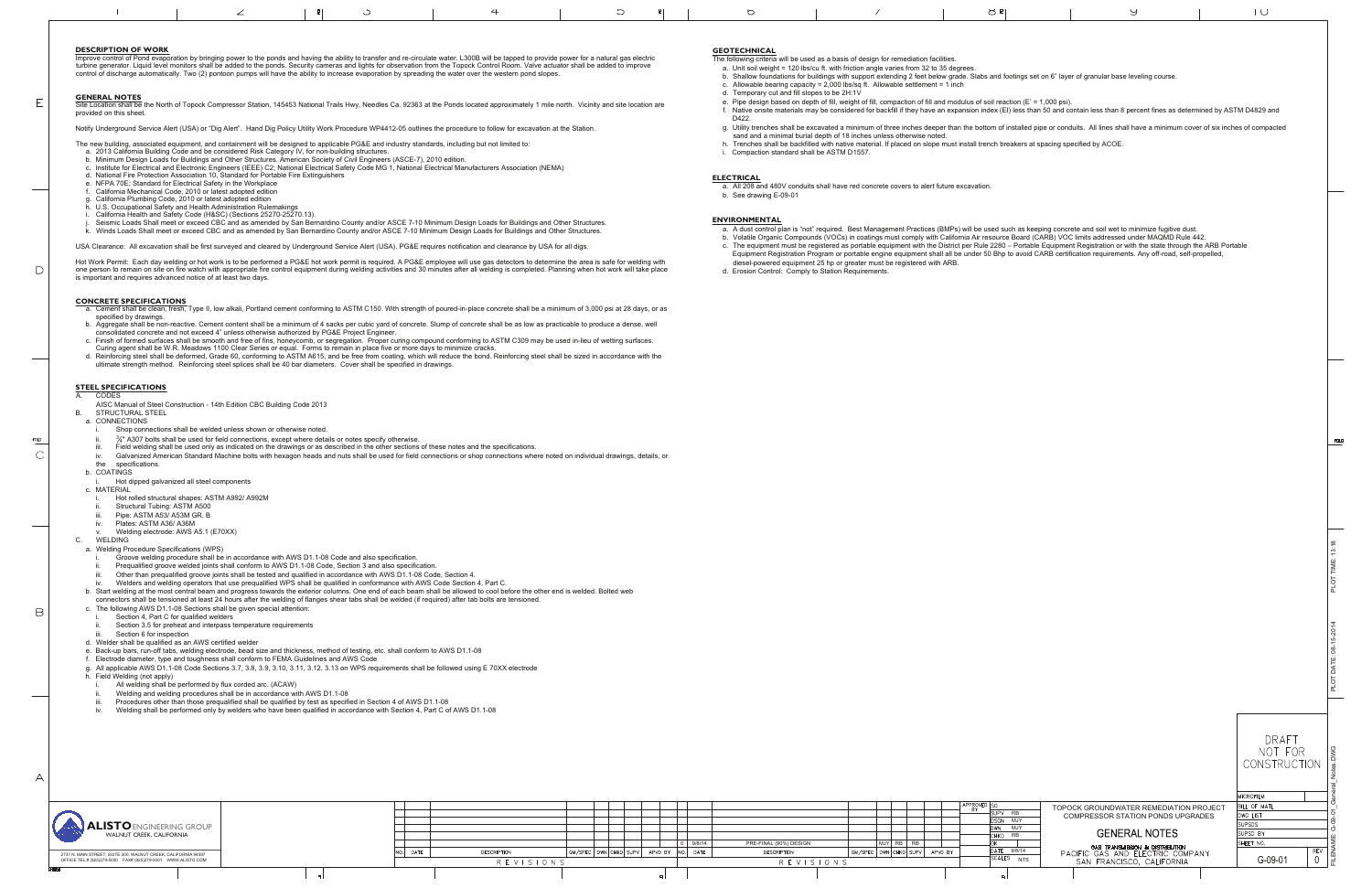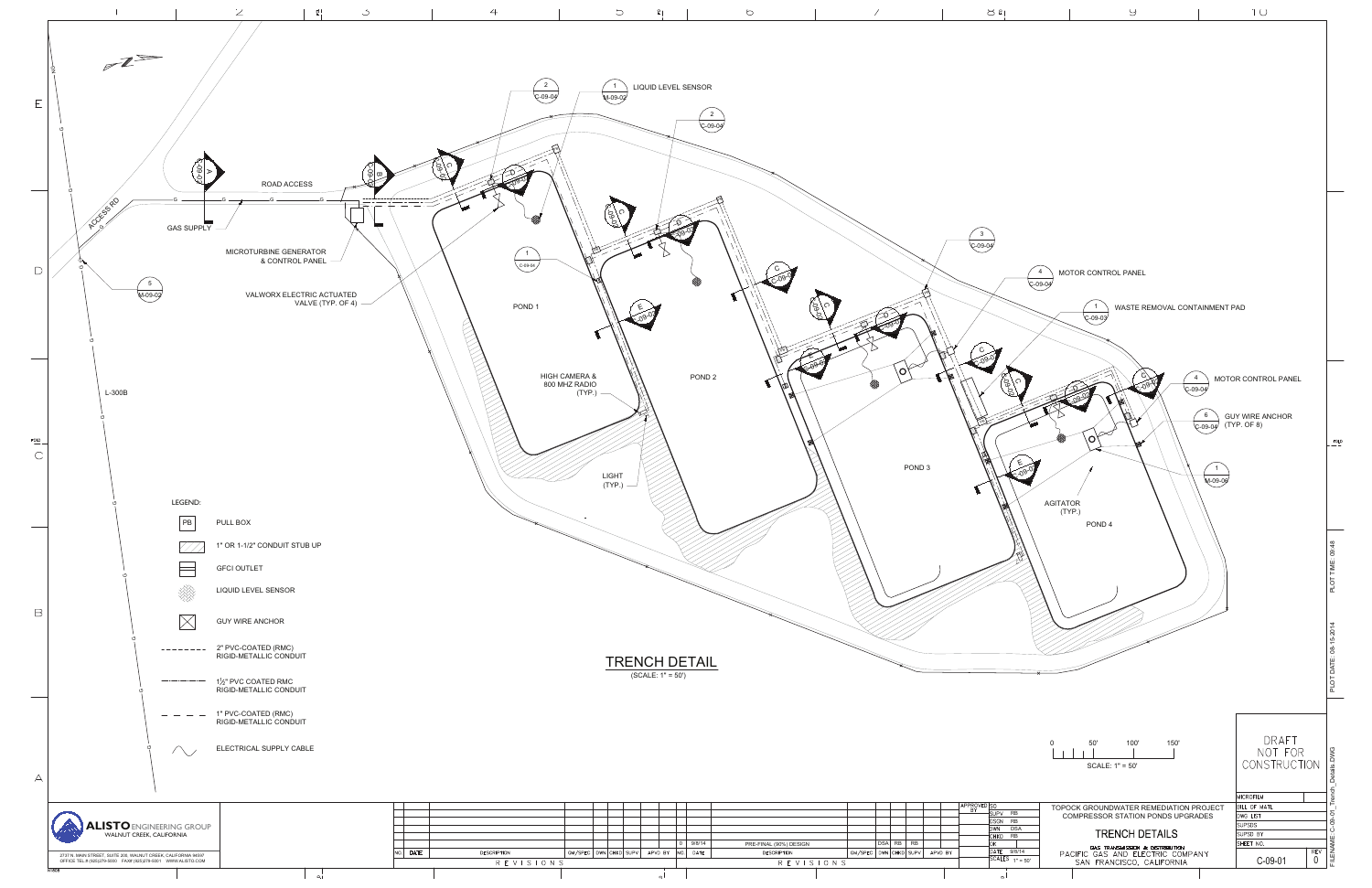



 $10$ 

 $rac{FOLD}{1}$ 







 $\mathsf D$ 

 $rac{FOLD}{F}$ 

 $\mathsf C$ 

 $\boxminus$ 

 $\forall$ 









1'-4"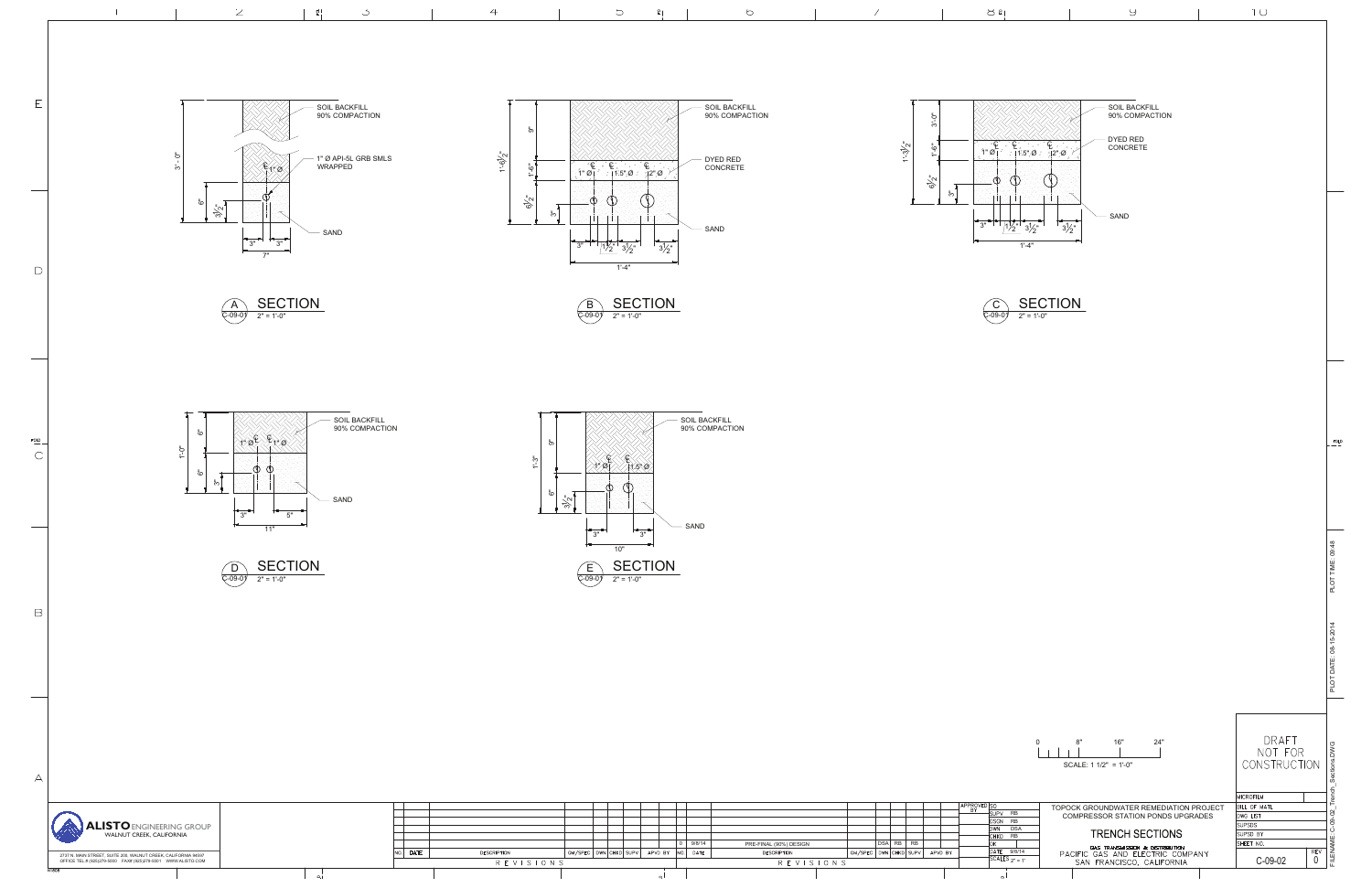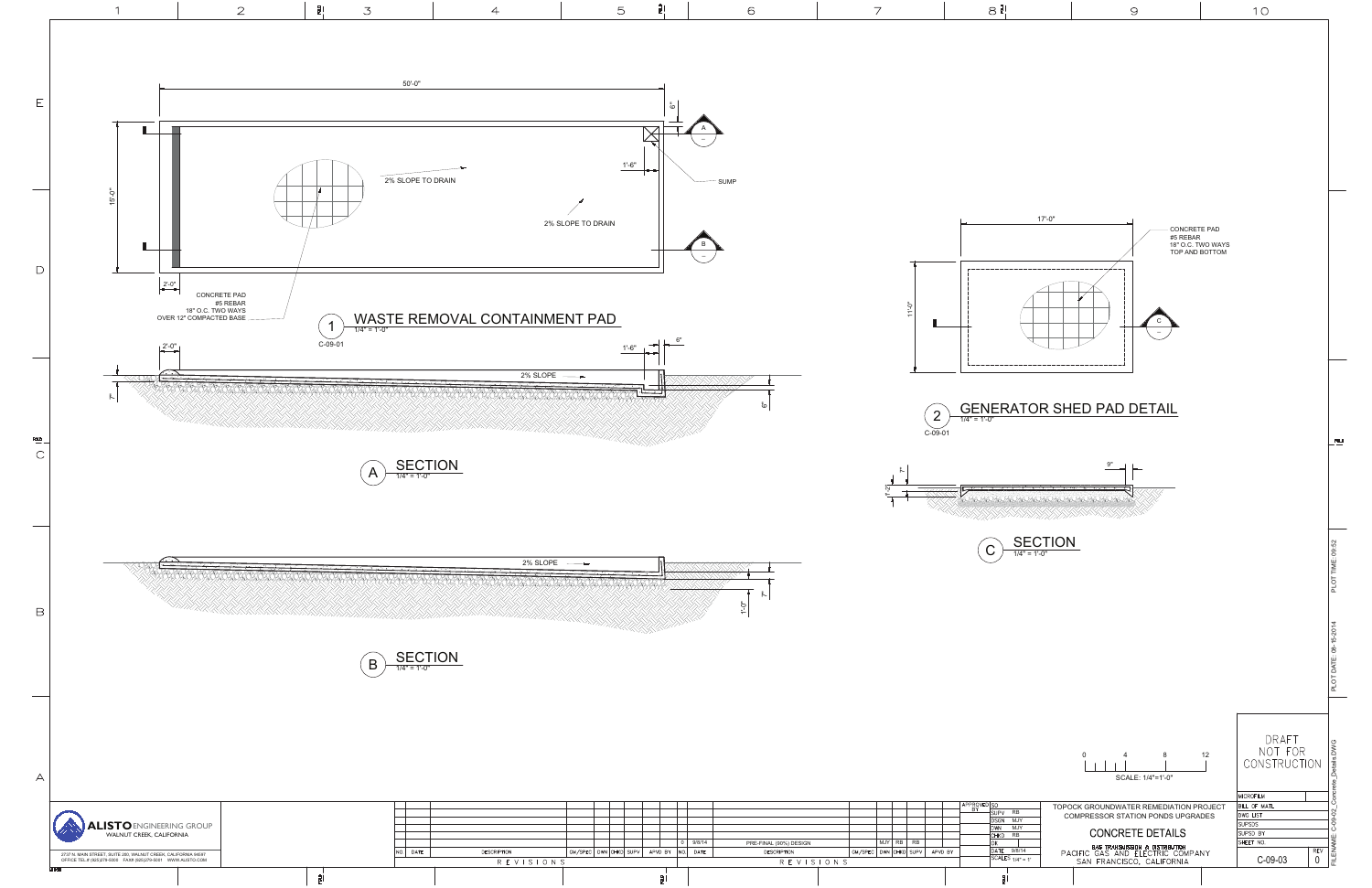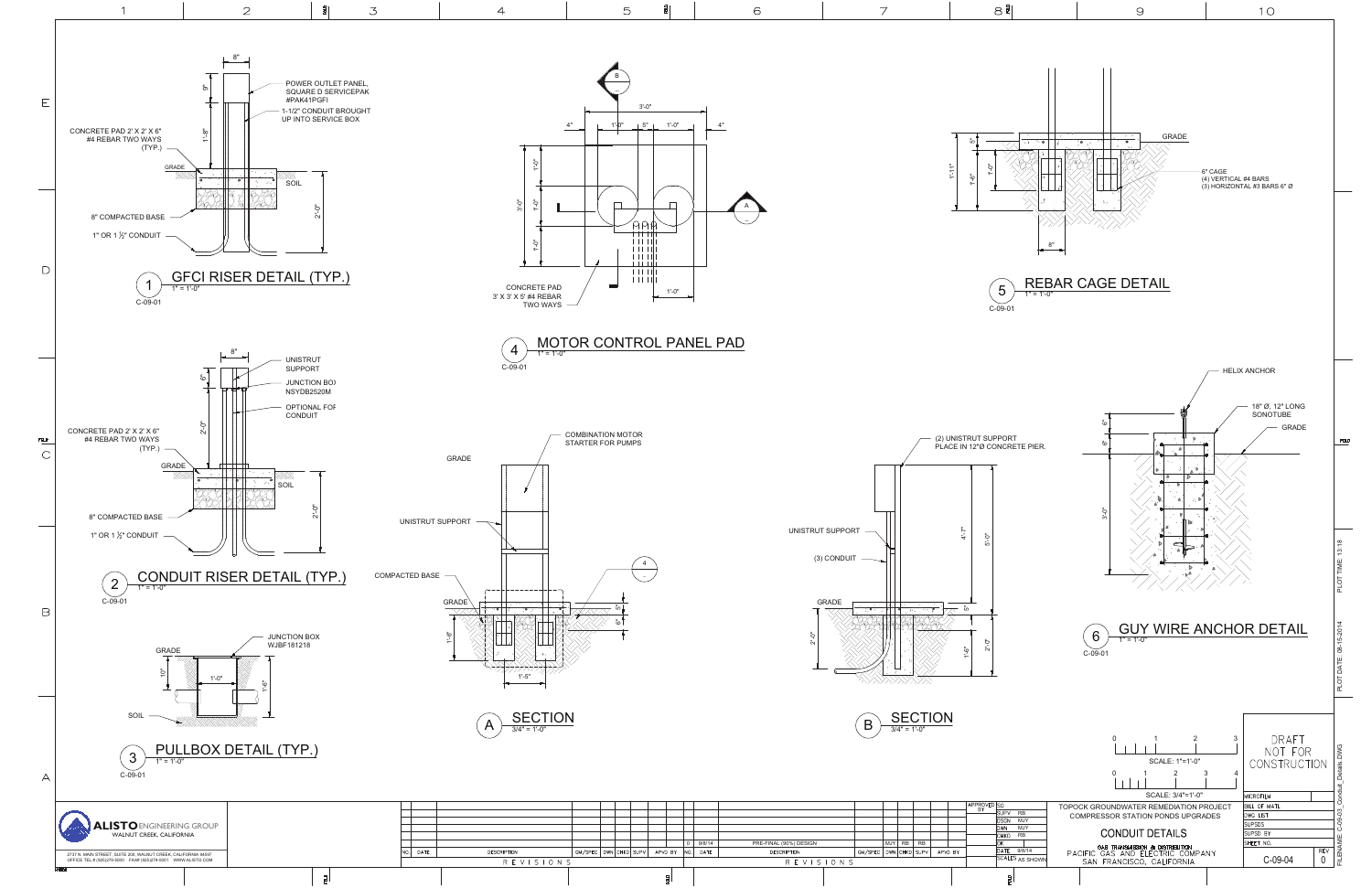|                | 8 g                                                                                                                                                                                                                                                                                                                            | 9                                                                                                                                                                                                                                                                                                                     |   | 1 O                              |                                              |  |  |  |  |
|----------------|--------------------------------------------------------------------------------------------------------------------------------------------------------------------------------------------------------------------------------------------------------------------------------------------------------------------------------|-----------------------------------------------------------------------------------------------------------------------------------------------------------------------------------------------------------------------------------------------------------------------------------------------------------------------|---|----------------------------------|----------------------------------------------|--|--|--|--|
|                |                                                                                                                                                                                                                                                                                                                                |                                                                                                                                                                                                                                                                                                                       |   |                                  |                                              |  |  |  |  |
|                |                                                                                                                                                                                                                                                                                                                                |                                                                                                                                                                                                                                                                                                                       |   |                                  |                                              |  |  |  |  |
|                | ANCHOR DETAILS                                                                                                                                                                                                                                                                                                                 |                                                                                                                                                                                                                                                                                                                       |   |                                  |                                              |  |  |  |  |
|                | LOCATIONS: POND 3 &4                                                                                                                                                                                                                                                                                                           |                                                                                                                                                                                                                                                                                                                       |   |                                  |                                              |  |  |  |  |
|                | (4) EACH FOR PONTOON, (1) AT LADDER                                                                                                                                                                                                                                                                                            |                                                                                                                                                                                                                                                                                                                       |   |                                  |                                              |  |  |  |  |
|                | CONCRETE AND REINFORCING:                                                                                                                                                                                                                                                                                                      |                                                                                                                                                                                                                                                                                                                       |   |                                  |                                              |  |  |  |  |
| GENERAL        |                                                                                                                                                                                                                                                                                                                                |                                                                                                                                                                                                                                                                                                                       |   |                                  |                                              |  |  |  |  |
| 1.             | codes, and the latest edition of the following standards:                                                                                                                                                                                                                                                                      | Design, materials, and workmanship shall be in accordance with applicable federal, state, and local                                                                                                                                                                                                                   |   |                                  |                                              |  |  |  |  |
|                | ACI 301 specification for structural concrete.<br>a.<br>b.                                                                                                                                                                                                                                                                     | ACI 318 - building code requirements for reinforced concrete.                                                                                                                                                                                                                                                         |   |                                  |                                              |  |  |  |  |
| 2.             | SP66 - ACI detailing manual<br>c.<br>d.                                                                                                                                                                                                                                                                                        | CRSI- recommended practice for placing reinforcing steel.<br>Concrete materials shall conform to the latest revision of the following specifications:                                                                                                                                                                 |   |                                  |                                              |  |  |  |  |
|                | Aggregates, per ASTM c33<br>a.<br>b.                                                                                                                                                                                                                                                                                           | Cement, per astm C150, type i, unless noted otherwise                                                                                                                                                                                                                                                                 |   |                                  |                                              |  |  |  |  |
|                | Deformed reinforcing bars, per A615, grade 60<br>c.<br>Welded wire fabric, per A82 and A185<br>d.                                                                                                                                                                                                                              |                                                                                                                                                                                                                                                                                                                       |   |                                  |                                              |  |  |  |  |
| 3.<br>4.       |                                                                                                                                                                                                                                                                                                                                | Concrete work performed below 40 degrees F shall be in accordance with ACI standard 306<br>Concrete work performed above 90 degrees F shall be in accordance with ACI standard 305                                                                                                                                    |   |                                  |                                              |  |  |  |  |
|                | MIX DESIGN                                                                                                                                                                                                                                                                                                                     |                                                                                                                                                                                                                                                                                                                       |   |                                  |                                              |  |  |  |  |
| 1.             | unless noted otherwise.                                                                                                                                                                                                                                                                                                        | Concrete exposure shall be f1 and develop a minimum compressive strength of 4000 psi at 28 days,                                                                                                                                                                                                                      |   |                                  |                                              |  |  |  |  |
| 2.<br>3.<br>4. | Maximum course aggregate size shall be 3/4".<br>Water/cement ratio shall not exceed 0.45.                                                                                                                                                                                                                                      | Fly ash content shall not exceed 20% of total cementitious material.                                                                                                                                                                                                                                                  |   |                                  |                                              |  |  |  |  |
| 5.<br>6.       |                                                                                                                                                                                                                                                                                                                                | Air entrainment in mix design for footings, piers, walls, and beams shall be 5% plus or minus 1%.<br>Air entrainment in mix design for exterior slabs on grade and sidewalks shall be 6% plus or minus 1.5%.                                                                                                          |   |                                  |                                              |  |  |  |  |
| 7.<br>8.       | Slump shall be less than or equal to 4".                                                                                                                                                                                                                                                                                       | Mix designs shall incorporate admixtures as appropriate for environmental conditions.                                                                                                                                                                                                                                 |   |                                  |                                              |  |  |  |  |
|                | DRILLED PIERS                                                                                                                                                                                                                                                                                                                  |                                                                                                                                                                                                                                                                                                                       |   |                                  |                                              |  |  |  |  |
| 1.             |                                                                                                                                                                                                                                                                                                                                | Non-corrosive spacers shall be used at the exterior of the reinforcing cage bottom and at sufficient<br>intervals along the side of the cage for the entire length within the shaft excavation. spacers shall be of<br>adequate dimensions to ensure a minimum 3" annular space between outside of cage and excavated |   |                                  |                                              |  |  |  |  |
| 2.             | shaft.                                                                                                                                                                                                                                                                                                                         |                                                                                                                                                                                                                                                                                                                       |   |                                  |                                              |  |  |  |  |
|                | Free fall placement of concrete shall only be permitted in dry excavations where free water accumulation<br>of 3" or less of water can be maintained prior to concrete placement. concrete placed by free fall<br>methods shall be directed in the center of the shaft to avoid contact with the reinforcing steel cage, shaft |                                                                                                                                                                                                                                                                                                                       |   |                                  |                                              |  |  |  |  |
|                | side walls and form. drop chutes are recommended if water cannot be maintained due to high water<br>FOLD<br>table, tremie pour methods must be used.                                                                                                                                                                           |                                                                                                                                                                                                                                                                                                                       |   |                                  |                                              |  |  |  |  |
| 3.             |                                                                                                                                                                                                                                                                                                                                | The owner shall be provided access to inspect shaft excavation and rebar cage prior to concrete<br>placement. all shaft excavations shall have concrete placed within 24 hours of excavation, except as                                                                                                               |   |                                  |                                              |  |  |  |  |
| 4.<br>5.       | approved by owner.                                                                                                                                                                                                                                                                                                             | Concrete piers shall be cast around undisturbed earth. formwork shall extend 1'-0" below grade.<br>Anchor rod threads shall be covered with duct tape or other suitable means to keep the threads clean                                                                                                               |   |                                  |                                              |  |  |  |  |
| 6.             | and prevent damage.                                                                                                                                                                                                                                                                                                            | Circular columns to have 135 degree hooks on alternate bars with a min. 6" overlap per ACI 7.10.5.4.                                                                                                                                                                                                                  |   |                                  |                                              |  |  |  |  |
|                | <b>DESIGN ASSUMPTIONS</b>                                                                                                                                                                                                                                                                                                      |                                                                                                                                                                                                                                                                                                                       |   |                                  |                                              |  |  |  |  |
| 1.             | Wind load criteria based on 2013 california building code:<br>Wind speed $= 115$ mph.<br>a.                                                                                                                                                                                                                                    |                                                                                                                                                                                                                                                                                                                       |   |                                  |                                              |  |  |  |  |
| 2.             | Exposure category = c.<br>b.<br>$K = 1.0$ .<br>c.                                                                                                                                                                                                                                                                              | Load-bearing values per 2013 california building code table 1806.2, class 5 material.                                                                                                                                                                                                                                 |   |                                  |                                              |  |  |  |  |
|                | Vertical foundation pressure = 1500 psf.<br>a.<br>Lateral bearing pressure = 100 psf/ft.<br>b.                                                                                                                                                                                                                                 |                                                                                                                                                                                                                                                                                                                       |   |                                  | PLOT TIME: 13:18                             |  |  |  |  |
|                | c.                                                                                                                                                                                                                                                                                                                             | Contractor shall verify code minimum capacities above are satisfied.                                                                                                                                                                                                                                                  |   |                                  |                                              |  |  |  |  |
|                |                                                                                                                                                                                                                                                                                                                                |                                                                                                                                                                                                                                                                                                                       |   |                                  |                                              |  |  |  |  |
|                |                                                                                                                                                                                                                                                                                                                                |                                                                                                                                                                                                                                                                                                                       |   |                                  |                                              |  |  |  |  |
|                |                                                                                                                                                                                                                                                                                                                                |                                                                                                                                                                                                                                                                                                                       |   |                                  |                                              |  |  |  |  |
|                |                                                                                                                                                                                                                                                                                                                                |                                                                                                                                                                                                                                                                                                                       |   |                                  | PLOT DATE: 08-15-2014                        |  |  |  |  |
|                |                                                                                                                                                                                                                                                                                                                                |                                                                                                                                                                                                                                                                                                                       |   |                                  |                                              |  |  |  |  |
|                |                                                                                                                                                                                                                                                                                                                                |                                                                                                                                                                                                                                                                                                                       |   |                                  |                                              |  |  |  |  |
|                |                                                                                                                                                                                                                                                                                                                                |                                                                                                                                                                                                                                                                                                                       |   |                                  |                                              |  |  |  |  |
|                |                                                                                                                                                                                                                                                                                                                                |                                                                                                                                                                                                                                                                                                                       |   | DRAFT<br>NOT FOR                 |                                              |  |  |  |  |
|                |                                                                                                                                                                                                                                                                                                                                | 3<br>0<br>2                                                                                                                                                                                                                                                                                                           | 4 | CONSTRUCTION                     | FILENAME: C-09-04_Pole_and_Guy_Anchoring.DWG |  |  |  |  |
|                |                                                                                                                                                                                                                                                                                                                                | SCALE: 3/4"=1'-0"                                                                                                                                                                                                                                                                                                     |   |                                  |                                              |  |  |  |  |
|                | APPROVED SO<br><b>SUPV</b><br>RB                                                                                                                                                                                                                                                                                               | TOPOCK GROUNDWATER REMEDIATION PROJECT                                                                                                                                                                                                                                                                                |   | <b>MICROFILM</b><br>BILL OF MATL |                                              |  |  |  |  |
|                | DSGN<br>MJY<br>MJY<br>DWN                                                                                                                                                                                                                                                                                                      | <b>COMPRESSOR STATION PONDS UPGRADES</b>                                                                                                                                                                                                                                                                              |   | DWG LIST<br><b>SUPSDS</b>        |                                              |  |  |  |  |
|                | CHKD<br><b>RB</b><br>OK<br>DATE<br>9/8/14                                                                                                                                                                                                                                                                                      | POLE AND GUY ANCHORING<br>GAS TRANSMISSION & DISTRIBUTION                                                                                                                                                                                                                                                             |   | SUPSD BY<br>SHEET NO.<br>REV     |                                              |  |  |  |  |
|                | SCALES AS NOTED                                                                                                                                                                                                                                                                                                                | PACIFIC GAS AND ELECTRIC COMPANY<br>SAN FRANCISCO, CALIFORNIA                                                                                                                                                                                                                                                         |   | C-09-05<br>0                     |                                              |  |  |  |  |
|                |                                                                                                                                                                                                                                                                                                                                |                                                                                                                                                                                                                                                                                                                       |   |                                  |                                              |  |  |  |  |

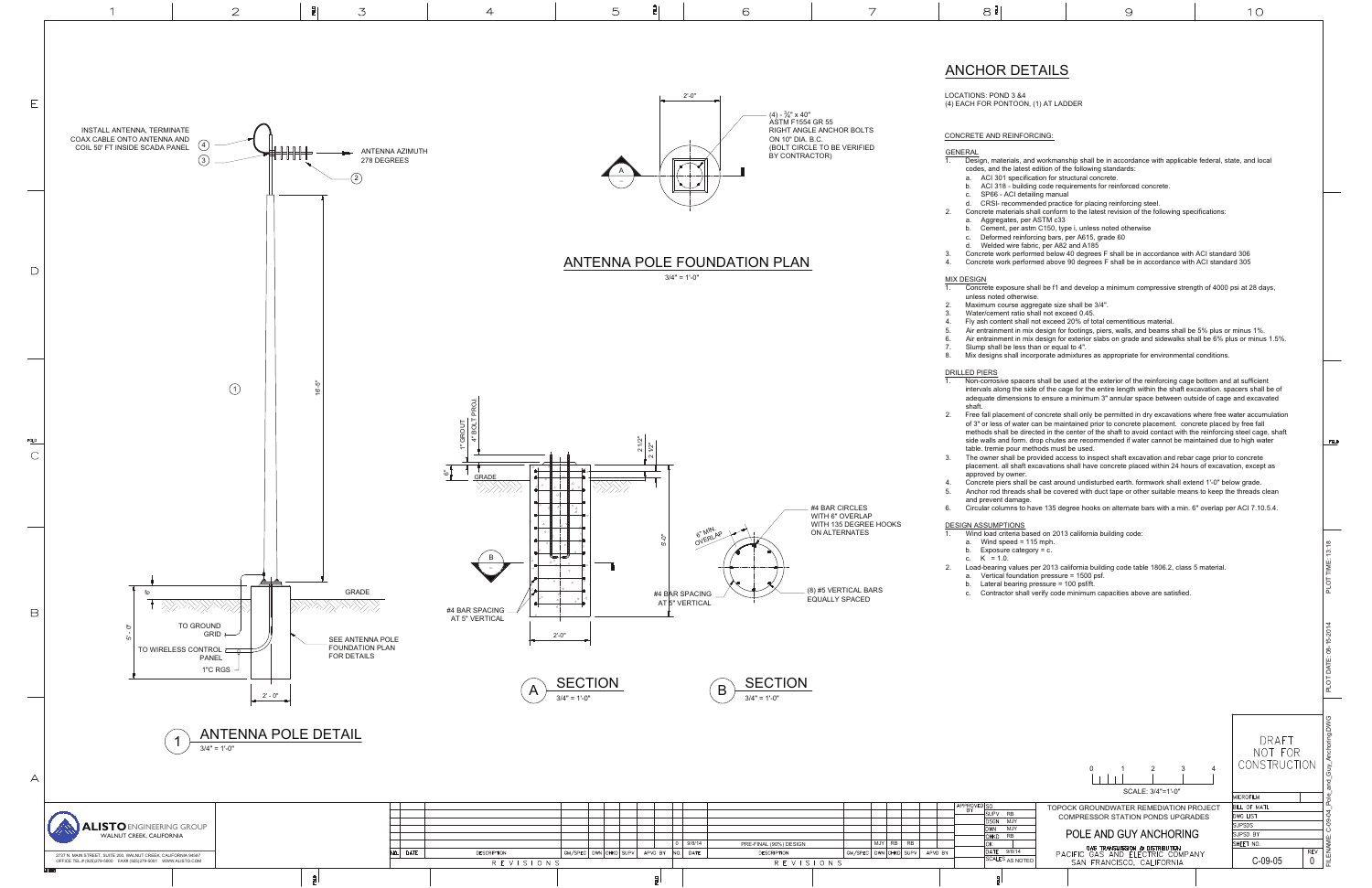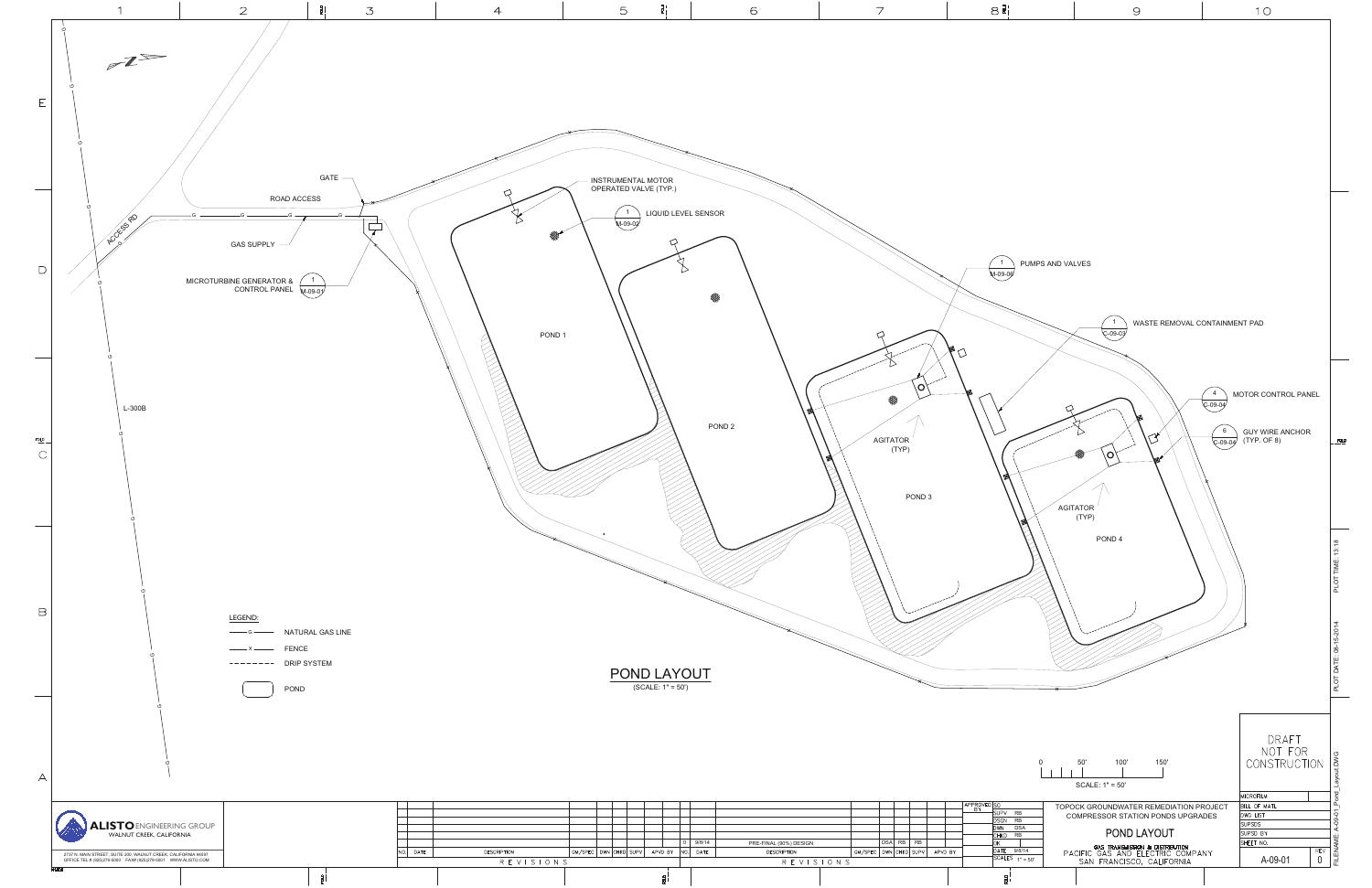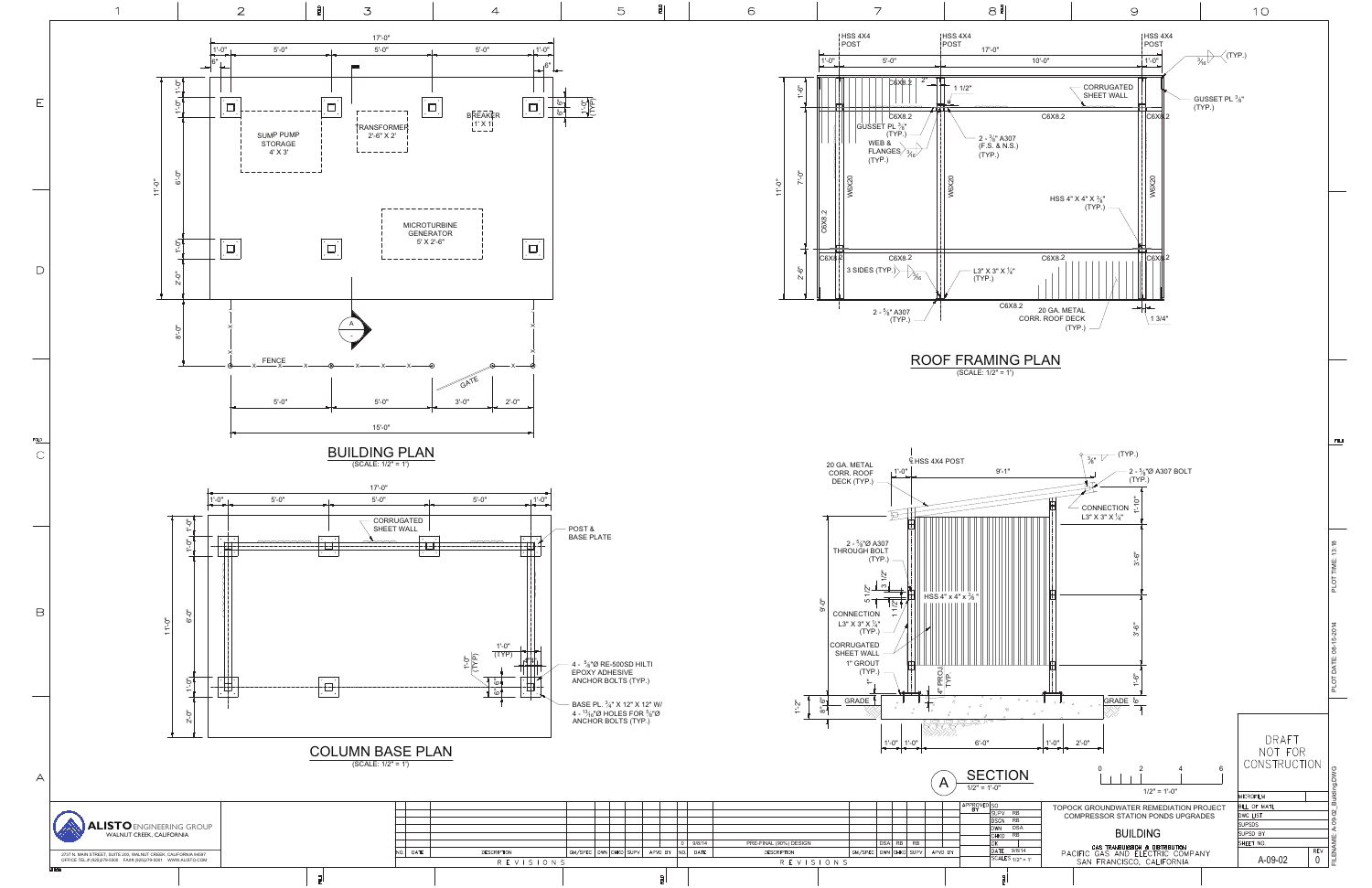

|                                     | OR THERMOWELD 15 GRAM                                                                                                                                                                                                                                                  | <b>GAS STD 0-10</b>                                  | PLOT TIME                                         |
|-------------------------------------|------------------------------------------------------------------------------------------------------------------------------------------------------------------------------------------------------------------------------------------------------------------------|------------------------------------------------------|---------------------------------------------------|
|                                     | <b>IOWELD A200 OR EQUIVALENT</b>                                                                                                                                                                                                                                       | <b>GAS STD 0-10</b>                                  |                                                   |
| " X 4" PATCH                        |                                                                                                                                                                                                                                                                        | GAS STD F-27                                         |                                                   |
|                                     | INSTALLED PER GS:S E-27.<br>E SPLICES SHALL BE USED EXCEPT AT THE ANODE AND THE PIPELINE.<br>JP TO NO. 10 WIRE SHALL BE INSTALLED PER GS:S O-12.<br>SREATER THAN NO. 10 WIRE SHALL BE MADE USING SPLIT BOLT<br>YCON WATER PROOFING KIT FROM FARWEST CORROSION CONTROL. |                                                      | PLOT DATE: 06-19-2014                             |
|                                     |                                                                                                                                                                                                                                                                        | DRAFT<br>NOT FOR<br>CONSTRUCTION<br><b>MICROFILM</b> | FILENAME: M-09-01_Gas_Supply_Tap_Plan_Details.DWG |
| <b>RB</b><br><b>RB</b>              | TOPOCK GROUNDWATER REMEDIATION PROJECT<br><b>COMPRESSOR STATION PONDS UPGRADES</b>                                                                                                                                                                                     | <b>BILL OF MATL</b><br>DWG LIST<br><b>SUPSDS</b>     |                                                   |
| <b>DSA</b><br><b>RB</b>             | GAS SUPPLY TAP PLAN AND DETAILS                                                                                                                                                                                                                                        | SUPSD BY                                             |                                                   |
| 9/8/14                              | GAS TRANSMISSION & DISTRIBUTION                                                                                                                                                                                                                                        | SHEET NO.<br><b>REV</b>                              |                                                   |
| $\overline{\text{ES}}_{\text{NTS}}$ | PACIFIC GAS AND ELECTRIC COMPANY<br>SAN FRANCISCO, CALIFORNIA                                                                                                                                                                                                          | M-09-01<br>0                                         |                                                   |
| 킔                                   |                                                                                                                                                                                                                                                                        |                                                      |                                                   |

| INLADED. ZUUU FIU. IVIANFAU                                     | סב-ז טוט טו <i>ש</i> |
|-----------------------------------------------------------------|----------------------|
| JLFUR REMOVAL. 1/4" FNPT                                        | <b>WELKER</b>        |
| RIES 20. HP BK SPRING 200-500#                                  | GAS STD HBO 1        |
| RIES 20. HP BK SPRING 25-90#                                    | GAS STD HBO 1        |
| MNPT X 1/4" FNPT PN H1VDC-22                                    | GAS STD F-70         |
| MNPT X 1/4" FNPT PN H1VDC-2                                     | GAS STD F-70         |
| ALVE TEE, MODEL No. H-17800                                     | GAS STD A43.1        |
| <b>ODEL No. H-17656</b>                                         | GAS STD C-11         |
| T WELD, 3000#                                                   | GAS STD B-21         |
| 0.3000#                                                         | GAS STD B-14         |
| X 1/4" FNPT                                                     | <b>INDUSTRIAL</b>    |
| STEEL. HEX HEAD                                                 | GAS STD B10.1        |
| STRONG. 2" LONG                                                 | <b>GAS STD B13.1</b> |
| STRONG. 6" LONG                                                 | GAS STD B13.1        |
| STRONG. 18" LONG                                                | <b>GAS STD B13.1</b> |
| ELOK. SS-4-E, 7200 PSIG RATING                                  | <b>SWAGELOK</b>      |
| 3/8" TUBING X 1/4 PIPE THD                                      | GAS STD B-62         |
| JBE TEE, 3/8" TUBING                                            | GAS STD B-62         |
| K. SS-4-T, 7200 PSIG RATING                                     | SWAGELOK             |
| OD, 0.035"WT                                                    | GAS STD A-22         |
| INGLE, 1-5/8"X 1-5/8", PN 3310T2                                | <b>McMASTERCARR</b>  |
| MOUNT CLAMPS, 3/8", PN 3115T13                                  | <b>McMASTERCARR</b>  |
| 5-HOLE GUSSET CORNER PLATE, PN 33125T22                         | McMASTERCARR         |
| 5-HOLE GUSSET T-PLATE, 33125T92                                 | <b>McMASTERCARR</b>  |
| CROSS PLATE, 33125T92                                           | <b>McMASTERCARR</b>  |
| BASE, 33145T32                                                  | <b>McMASTERCARR</b>  |
| <b>SNUTS WITH SPRING, 3259T15</b>                               | <b>McMASTERCARR</b>  |
| E, MATCOR, PL-SP-120-200-2BW, 30AMP. W/ STRANDED 50'            |                      |
|                                                                 | GAS STD 013.5        |
| TIFIER, REMOTE MON. DC POWER. IRIDIUM COMM. 6' PIGTAIL,<br>1200 | <b>OMNIMETRIX</b>    |
| : WITH 47 MIL THICKNESS 600 VOLTS, SOLID COPPER,                |                      |
| N                                                               | <b>GAS STD 0-10</b>  |
| LEAD BOX, 2-TERMINAL ORANGE                                     | GAS STD 0-10.1       |
| VC, SCHEDULE 40 (FOR LITTLE FINK)                               | GAS STD 0-10.1       |
| <b>E. W/ GAS VALVE" MARKING</b>                                 | GAS STD K-40         |
| ', 3' LONG                                                      | GAS STD K-40         |
| BAR                                                             |                      |
| 2" DIA X 12" LONG                                               |                      |
| AMETER                                                          |                      |
| 500 PSI                                                         |                      |
| VALVE FRAME, 10-3/8" X 12", GR-5                                | GAS STD K-40         |
| E CAST IRON 11-1/8" DIA, FULL TRAFFIC                           | GAS STD K-40         |
| FITING, SS-0C6-B-4PM, SWAGELOK                                  | SWAGELOK             |
| R, SS-QC4-BP, SWAGELOK                                          | SWAGELOK             |
| OR MAPS) DIMENSIONS TO SUIT                                     | <b>LOCAL VENDOR</b>  |
| OR MISC) DIMENSIONS TO SUIT                                     | <b>LOCAL VENDOR</b>  |
| WELD OR THERMOWELD 15 GRAM                                      | <b>GAS STD 0-10</b>  |
| THERMOWELD A200 OR EQUIVALENT                                   | <b>GAS STD 0-10</b>  |
| STON, 4" X 4" PATCH                                             | GAS STD F-27         |
|                                                                 |                      |

 $FOLD$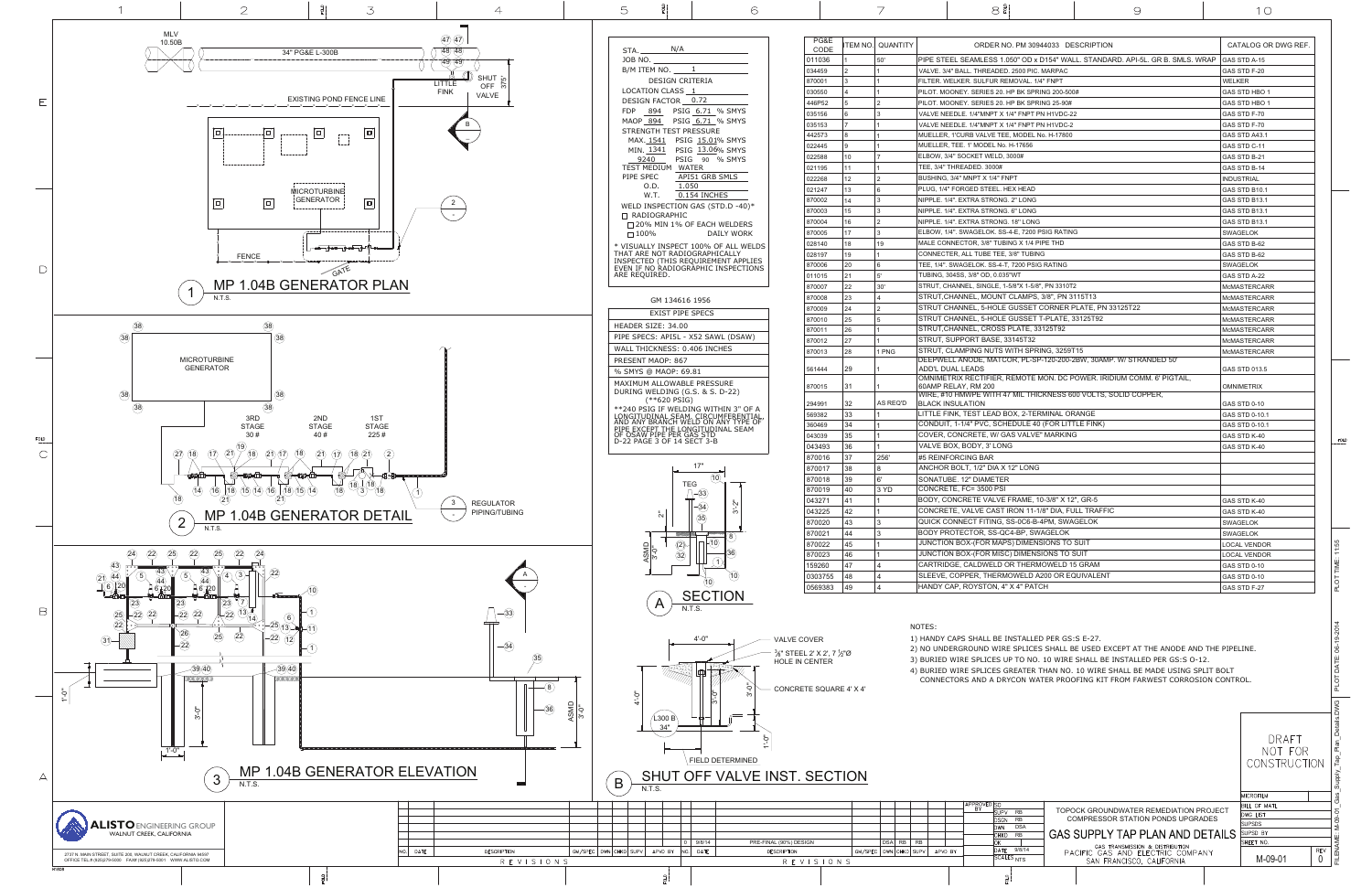

|  | $\sim$ |  |
|--|--------|--|
|  |        |  |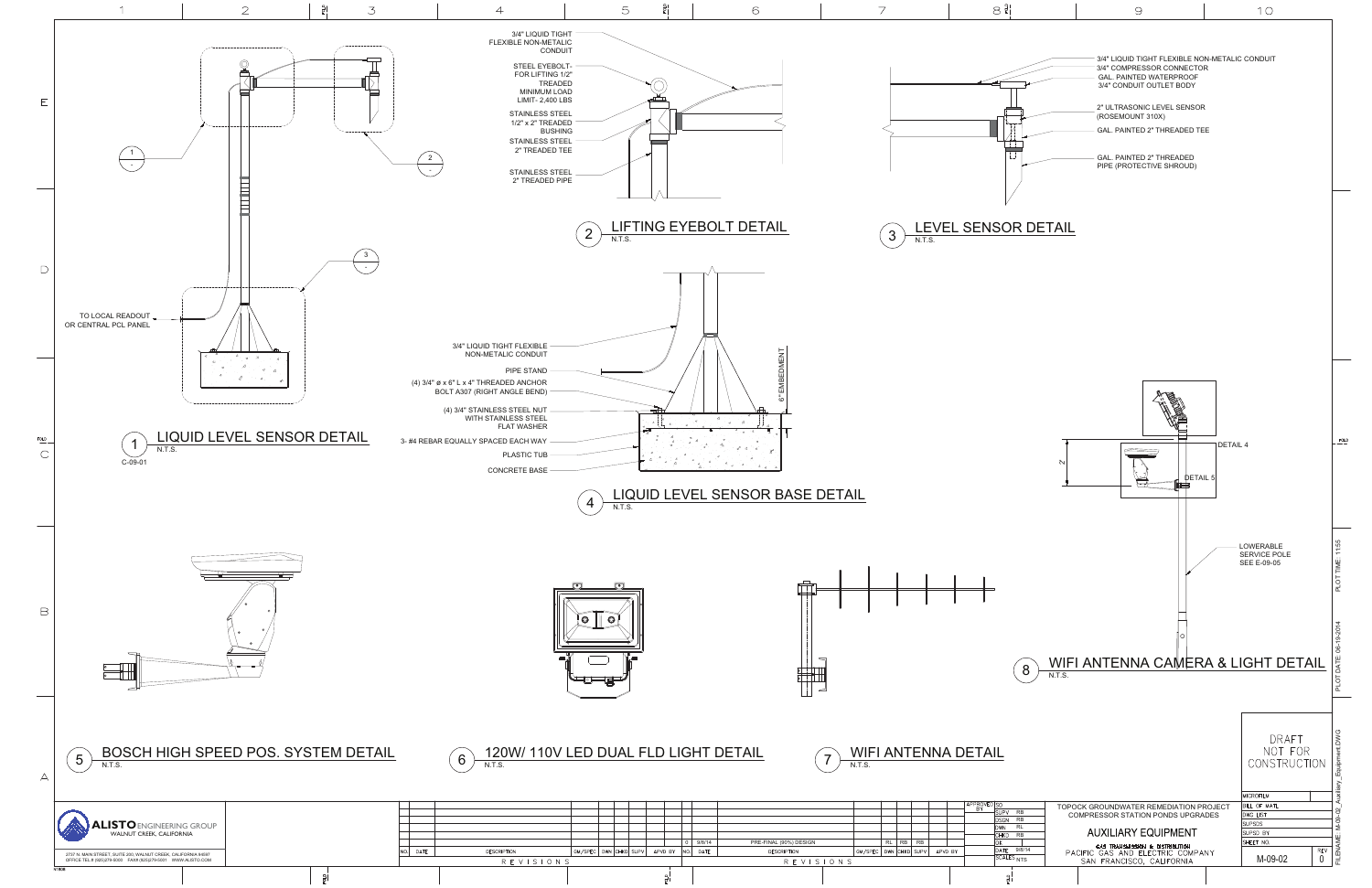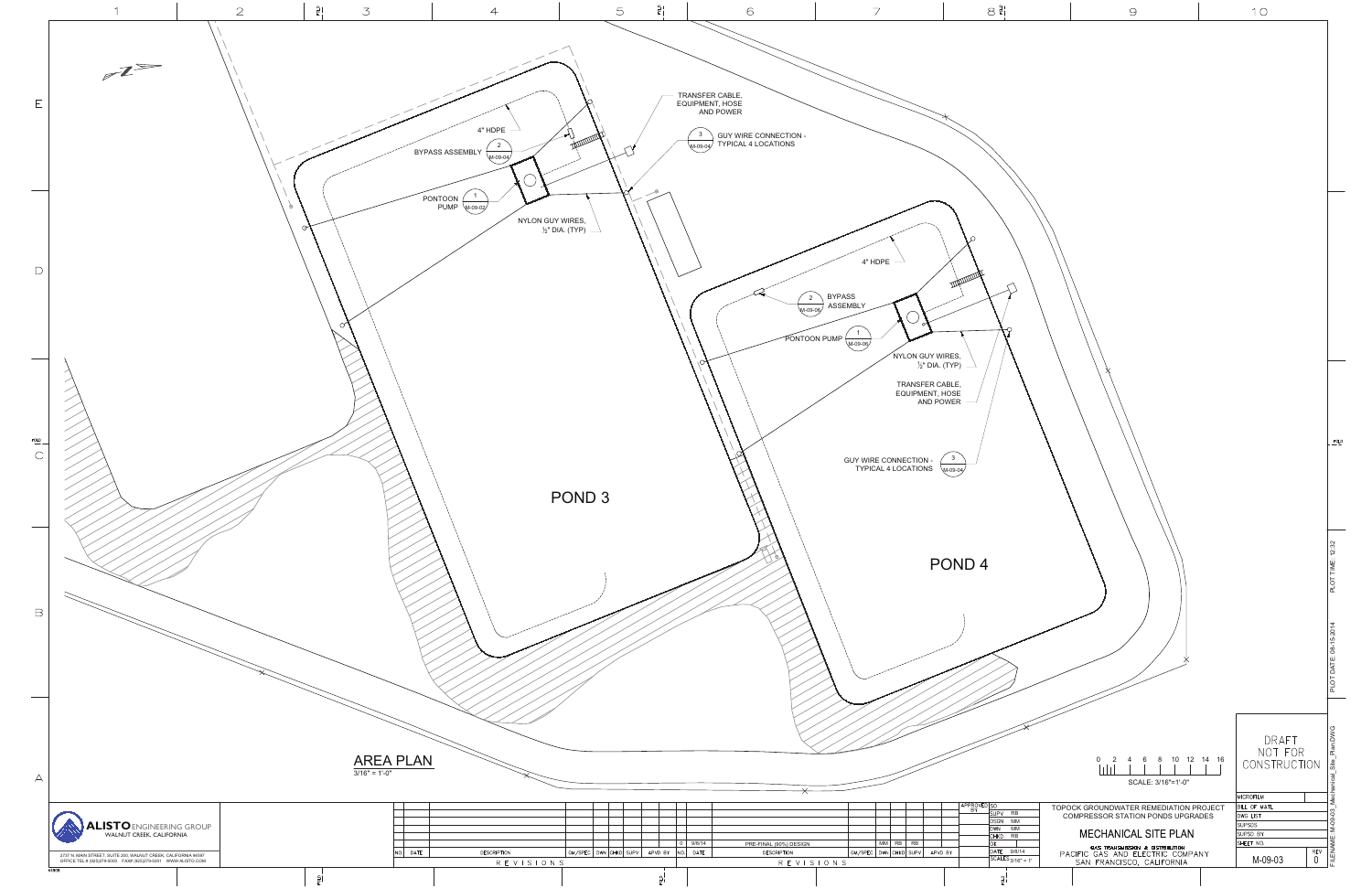

 $\frac{9}{6}$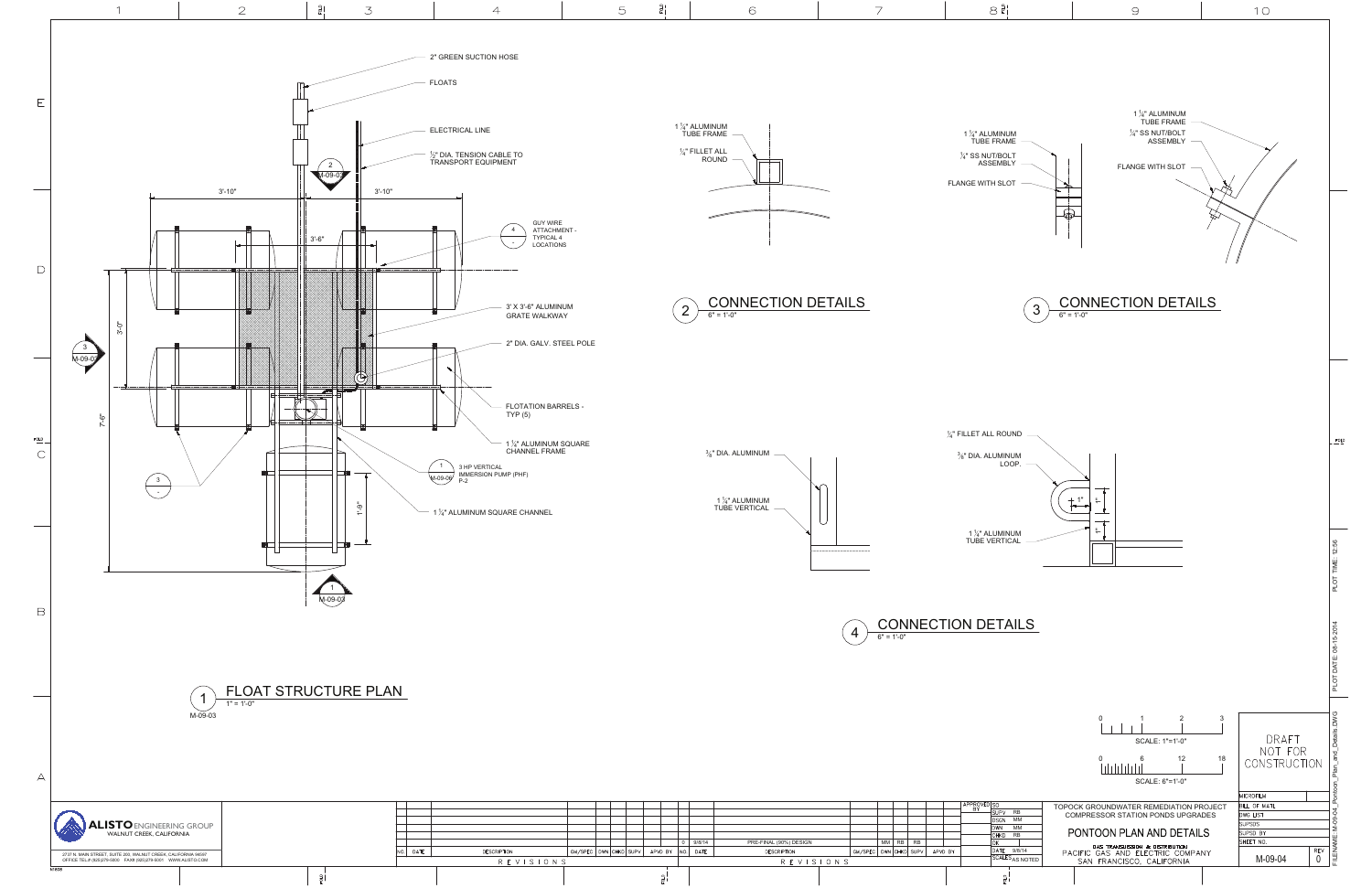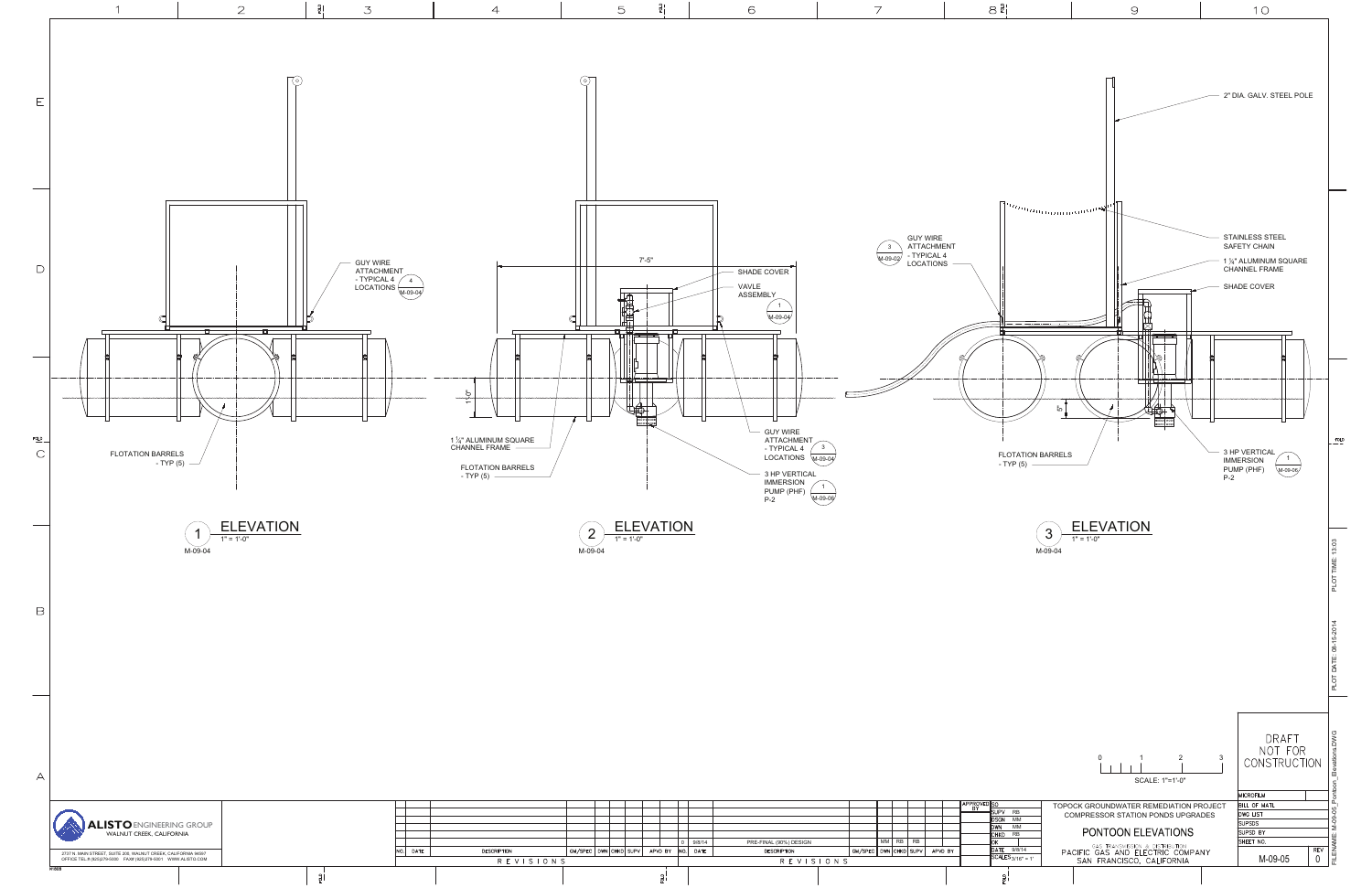

|  |  |  | 2737 N. MAIN STREET, SUITE 200, WALNUT CREEK, CALIFORN |  |
|--|--|--|--------------------------------------------------------|--|
|  |  |  | OFFICE TEL.# (925)279-5000 FAX# (925)279-5001 WWW.ALIS |  |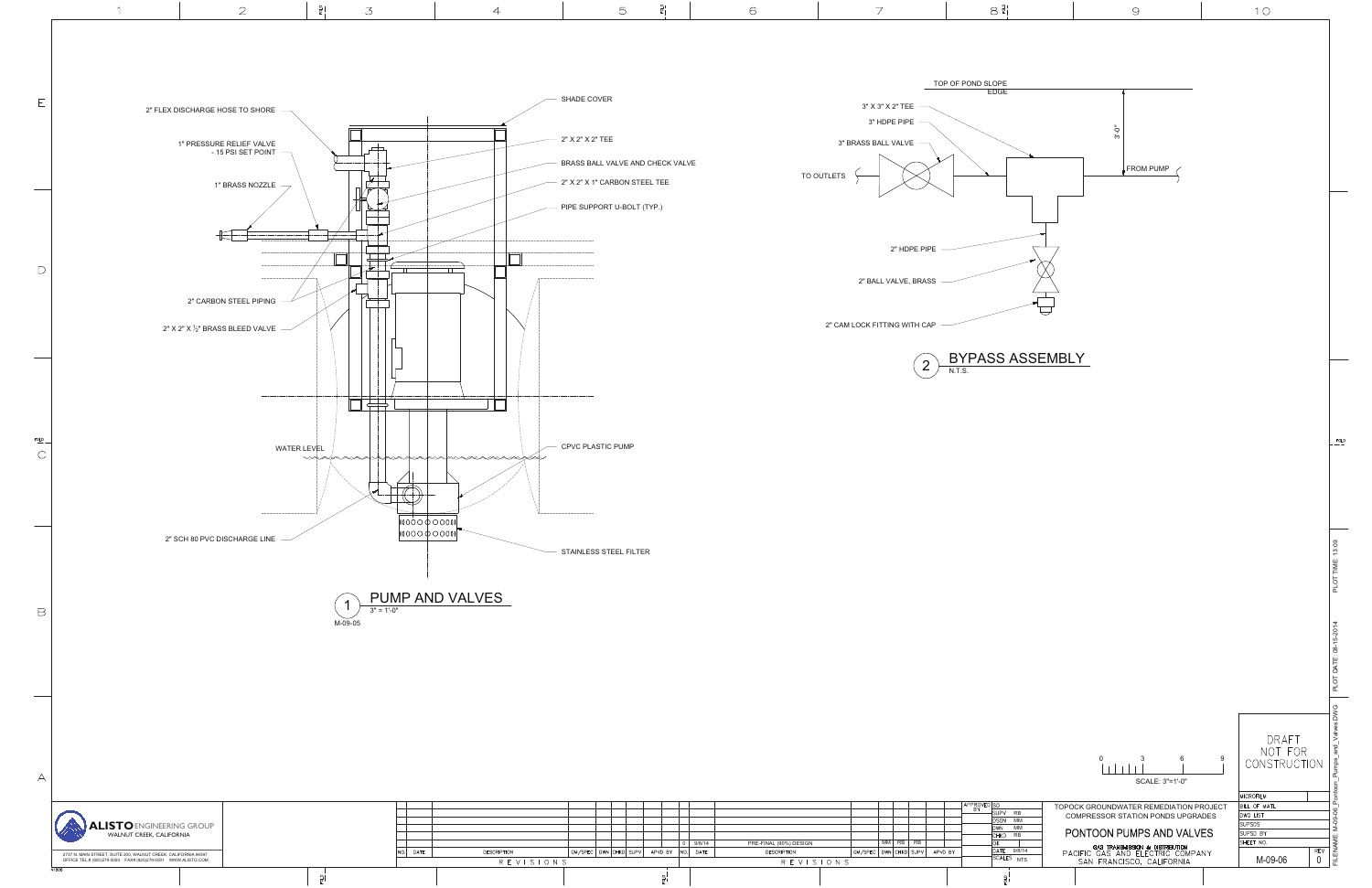- 1. ALL ELECTRICAL WORK SHALL COMPLY WITH THE CURRENT EDITION OF THE NATIONAL ELECTRICAL CODE, CEC, UBC, STATE AND LOCAL CODES AND REGULATIONS. THE CONTRACTOR SHALL BE RESPONSIBLE FOR COORDINATING THEELECTRICAL CODE REQUIREMENTS WITH THE AUTHORITY HAVING JURISDICTION.
- 2. ALL WORK SHOWN OR DRAWINGS IN PART SCHEMATIC, INTENDED TO CONVEY SCOPE OF WORK AND GENERAL LAYOUT. CONDUIT ROUTING SHOWN IS ESSENTIALLY DIAGRAMMATIC. CONTRACTOR SHALL LAYOUT RUNS TO SUIT FIELD CONDITIONS AND THE CO ORDINATION REQUIREMENTS OF OTHER TRADES. ALL EXPOSED CONDUIT, BOXES, FITTINGS, SUPPORT ETC. SHALL BE PAINTED TO MATCH ADJACENT SURFACES.
- 3. ALL LIGHTED FIXTURES SHALL BE PROVIDED WITH FACTORY INSTALLED GROUND STUD.
- 4. RECEPTACLES SHALL BE MOUNTED AT +15 " AFF UNLESS OTHERWISE NOTED. SUBSCRIPTED NUMERAL INDICATESSWITCH TYPE. SUPERSCRIPTED LETTER INDICATES LIGHT FIXTURE SERIES CONTROLLED.
- 5. SWITCHES SHALL BE MOUNTED AT +48" AFF UNLESS OTHERWISE NOTED. SUBSCRIPTED NUMERAL INDICATES SWITCH TYPE. SUPERSCRRIPTED TYPE, SUPERCRIPTED LETTER INDICATES LIGHT FIXTURE SERIES CONTROLLED.
- 6. NO PIPING, DUCTS OR EQUIPMENT FOREIGN TO ELECTRICAL EQUIPMENT SHALL BE PERMITTED TO BE LOCATED WITHIN 25 FEET OF THE FLOOR OR TO THE SRUCTURAL CEILIING ABOVE THE SPACCE OF ELECTRICAL EQUIPMENT.
- 7. CONTRACTOR SHALL PROVIDE UPDATED / CORRECTED AND TYPEWRITTEN PANEL DIRECTIONS IN EACH PANELBOARD PRIOR TO FINAL ACCEPTANCE OF WORK IN PLACE
- 8. ALL CONDUITS SHALL BE 1" DIA. MINIMUM, ELECTRICAL METALLIC TUBING (EMT) FOR INDOOR AND RIGID GALVANIZED STEEL (RGS) FOR OUTDOOR, UNLESS OTHERWISE NOTED. ROUTE CONDUIT IN CEILING SPACES OR CONCEALED IN WALLS. WHERE APPROPRIATE, EXPOSED CONDUIT SHALL BE ROUTED AT RIGHT ANGLES, PLUMB AND PERPENDICULAR TO HORIZONTAL SURFACE, AND PARALLEL TO WALL LINES, DUCTS, FIXTURES, AND OTHER LINEAR EDGES AND OBJECTS. PROVIDE NYLON PULL ROPE INSIDE SPARE CONDUIT AND END CAP.
- 9. ALL INTERIOR CONVENIENCE OUTLETS, JUNCTION AND PULL BOXES SHALL BE METALLIC, SIZED PER CODE FOR THE NUMBER OF CONDUCTORS THEREIN. LABEL CIRCUIT NUMBERS/PANEL NUMBERS SHALL BE WRITTEN IN 1/4" HIGH LETTERS INDELIBLE INK ON THE BOX COVER. USE PREPRINTED, ADHESIVE BACKED CLOTH MARKERS TO IDENTIFY EACH UNGROUNDED CIRCUIT CONDUCTOR AT EACH BOX OR PANEL LOCATION.
- 10. PROVIDE FLEXIBLE CONDUIT AT BUILDING SEISMIC JOINTS.
- 11. ELECTRICAL EQUIPMENT AND FEEDERS SHALL BE SUPPORTED AND/OR ANCHORED IN ACCORDANCE WITH THE LATESTIBC/UBC SEISMIC REQUIREMENTS.
- 12. SEAL AIRTIGHT ALL CONDUIT PENETRATIONS THROUGH ALL INTERIOR AND EXTERIOR.
- 13. ALL FLOOR CONDUIT PENETRATIONS SHALL BE CORE DRILLED AND SEALED.
- 14. KEEP ALL SHAFT AREAS CLEAR OF ALL CONDUIT, PIPING, DUCTWORK, AND OTHER SERVICES OR EQUIPMENT STRUCTURES CROSSING IN ANY DIRECTION.
- 15. ALL EXPOSED RACEWAY RUNS ABOVE GRADE SHALL BE GRID STEEL (NOT INTERMEDIATE STEEL), HOT DIPPED GALVANIZED AND SHALL BE ROUTED AT RIGHT ANGLES TO OR PARALLEL WITH THE STRUCTURE. CONDUITS SHALL BESECURED AT 8'-0" MINIMUM INTERVALS, AND WITHIN 3'-0" OF EVERY TERMINATION.
- 16. GREEN INSULATED GROUND CONDUCTORS SHALL BE INSTALLED IN ALL FEEDER AND BRANCH CIRCUIT WIRING. A SHARED NEUTRAL CONDUCTOR OF ONE SIZE LARGER THAN THE PHASE CONDUCTORS SHOWN SHALL BE PROVIDED FOR RECEPTACLE CIRCUITS, LLO N.
- 17. PROVIDE KELLEM CABLE GRIPS IN EACH FEEDER RISER FOR SUPPORT OF FEEDER CABLES.
- 18. WIRE SPLICES SHALL BE MADE WITH INSULATED SPRING-TYPE CONNECTORS FOR COPPER CONDUCTORS #8AWG AND SIMILAR (3M) "SCOTCHLOK", IDEAL "WING-NUT", OR APPROVED EQUAL.
- 19. ALL CONDUCTORS SHALL BE #12AWG MINIMUM, UNLESS OTHERWISE NOTED.
- 20. BONDING OF ALL INTERIOR METAL PIPING SHALL BE IN ACCORDANCE WITH NATIONAL ELECTRIC CODE.
- 21. ALL CONNECTIONS TO MECHANICAL EQUIPMENT SHALL BE MADE WITH A MINIMUM OF 24 " OF WEATHERPROOF FLEXIBLECONDUIT TO PREVENT SOUND AND VIBRATION TRANSMISSION TO THE STRUCTURE.
- 22. ALL MATERIALS INSTALLED OUTDOORS SHALL BE WEATHERPROOF TYPE.
- 23. ALL BUILDING WIRES SHALL BE COPPER, STRANDED, INSULATED. CONDUCTORS SHALL BE THHN/THWN, COLOR CODING AS FOLLOWS:

**A MISSION CONSULTANT CONTRACT CONTRACT AND CONTRACT AND A CONTRACT CONTRACT CONTRACT CONTRACT CONTRACT AND CONTRACT CONTRACT CONTRACT CONTRACT CONTRACT CONTRACT CONTRACT CONTRACT CONTRACT CONTRACT CONTRACT CONTRACT CONTR** E-09-01 OK <u>J</u><br>DATE 9/8/14 SCALES<sub>NTS</sub> TOPOCK GROUNDWATER REMEDIATION PROJECT COMPRESSOR STATION PONDS UPGRADES

## 120/240V, 3PH, 4W

| <b>PHASE</b> | COLOR        |
|--------------|--------------|
| А            | <b>BLACK</b> |
| B            | RED          |
| C            | <b>BLUE</b>  |
| N            | <b>WHITE</b> |
| G            | <b>GREEN</b> |

24. PROVIDE LABELS ON ALL EQUIPMENT AND DEVICES. LABELS SHALL BE SELF-ADHESIVE PHENOLIC TYPE WITH WHITE LETTERS ON BLACK BACKGROUND, PROVIDE BRADY OR BROTHER TYPE LABELS (CIRCUIT IDENTIFICATION) FOR ALL LIGHT SWITCHES AND RECEPTACLES.

| TOPOCK GENERATOR DRIVEN LOAD CALCULATIONS    |              |                |              |              |         |         |         |       |      |                                                                              |
|----------------------------------------------|--------------|----------------|--------------|--------------|---------|---------|---------|-------|------|------------------------------------------------------------------------------|
|                                              | $\mathsf{V}$ | A              | PH           |              |         |         |         |       |      | QTY   VA PHASE A VA PHASE B   VA PHASE C   TOTAL VA   KVA TOTAL   1/PHA AMPS |
|                                              |              |                |              |              |         |         |         |       |      |                                                                              |
| PSPRO-AC-18, 200W                            | 120          | 9              | $\mathbf{1}$ | $\mathbf{1}$ |         |         | 1080    |       |      |                                                                              |
| POND LIGHT 1&2. 120W                         | 120          | 1.3            | $\mathbf{1}$ | $\mathbf{1}$ |         |         | 150     |       |      |                                                                              |
| POND LIGHT 3&4, 120W                         | 120          | 1.3            | 1            | $\mathbf{1}$ |         |         | 150     |       |      |                                                                              |
| BUILDING LIGHT                               | 120          | 1.3            | $\mathbf{1}$ | $\mathbf{1}$ |         |         | 150     |       |      |                                                                              |
| POND 1&2 SUMP PUM RECEPTACLE                 | 120          | 16             | $\mathbf{1}$ | $\mathbf{1}$ | 1920    |         |         |       |      |                                                                              |
| POND 3&4 SUMP PUM RECEPTACLE                 | 120          | 16             | 1            | 1            |         | 1920    |         |       |      |                                                                              |
| FLOOD LIGHT 120W POND 1&2                    | 120          | 2              | $\mathbf{1}$ | $\mathbf{1}$ |         |         | 240     |       |      |                                                                              |
| FLOOD LIGHT 120W POND 3&4                    | 120          | $\overline{2}$ | $\mathbf{1}$ | $\mathbf{1}$ |         |         | 240     |       |      |                                                                              |
| VALVE ACTUATORS POND 1,2,3 &4                | 120          | 1              | 1            | 4            |         |         | 480     |       |      |                                                                              |
| PANTOON PUMP 3HP 240 V 3PH.                  | 240          | 9.6            | 3            | 2            | 2657.28 | 2657.28 | 2657.28 |       |      |                                                                              |
|                                              |              |                |              |              |         |         |         |       |      |                                                                              |
|                                              |              |                |              |              |         |         |         |       |      |                                                                              |
| TOTAL                                        |              |                |              |              | 4577.28 | 4577.28 | 5147.28 | 14302 | 14.3 | 34.4                                                                         |
| TOTAL LOAD KW                                |              |                |              |              | 12.9    |         |         |       |      |                                                                              |
| TOTAL LOAD CURRENT @240V, AMPS               |              |                |              |              | 33.1    |         |         |       |      |                                                                              |
| TOTAL LOAD CURRENT @480V, AMPS               |              |                |              |              | 16.6    |         |         |       |      |                                                                              |
| <b>GENERATOR PROPSED KW</b>                  |              |                |              |              | 30      |         |         |       |      |                                                                              |
| CURRENT CAPACITY OF GENERATOR IN KW@<br>480V |              |                |              |              | 46      |         |         |       |      |                                                                              |

PRE-FINAL (90%) DESIGN

 $0 \t 9/8/1$ 

GM/SPEC DWN CHKD SUPV APVD BY NO. DATE

| v<br>٠ |  |
|--------|--|
| I      |  |
| ۰.     |  |

 $10$ 



# ELECTRICAL NOTES:

F

 $\bigcap$ 

 ${\tt FOLD}$ 

 $\bigcap$ 

B

 $\forall$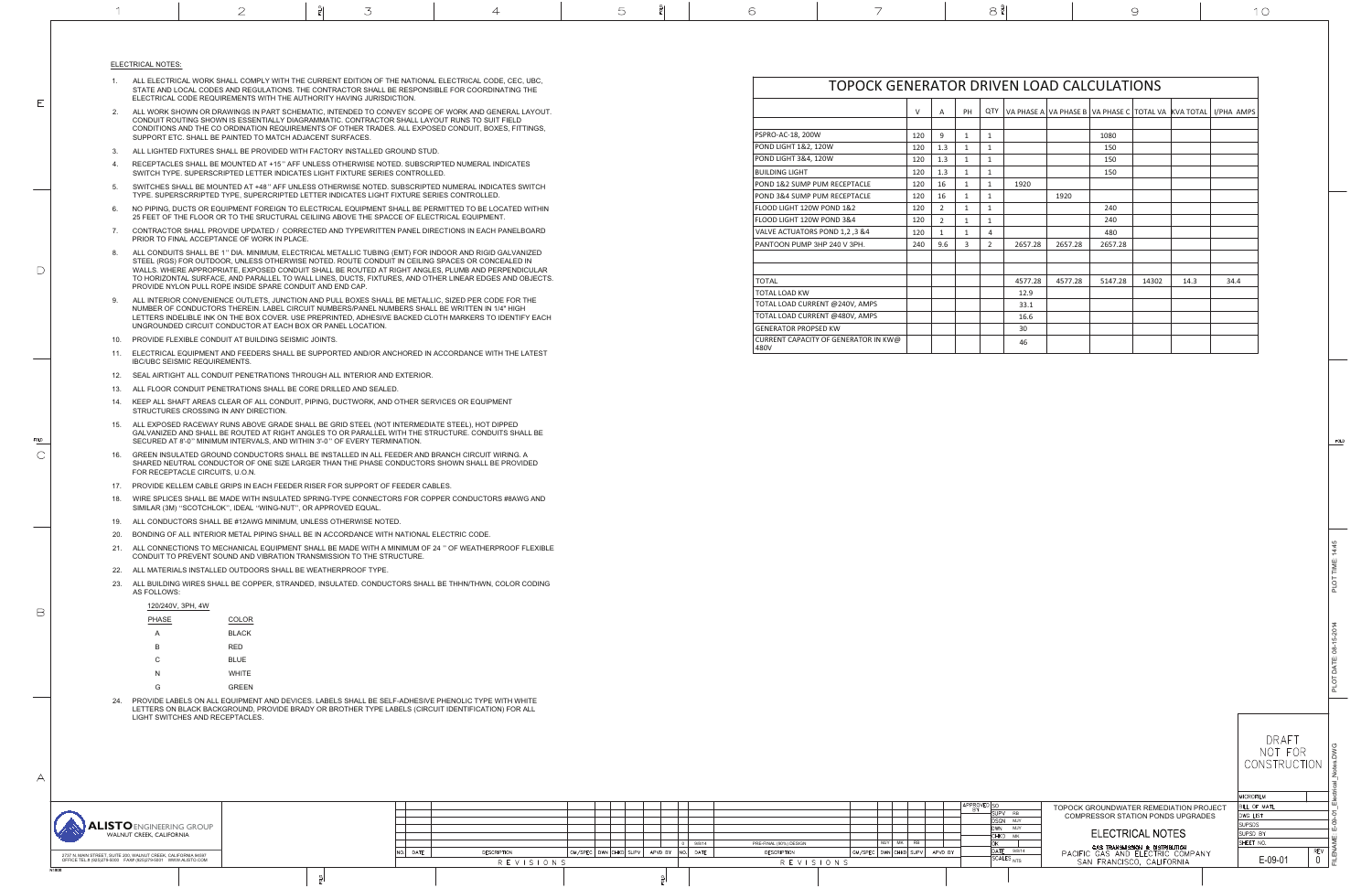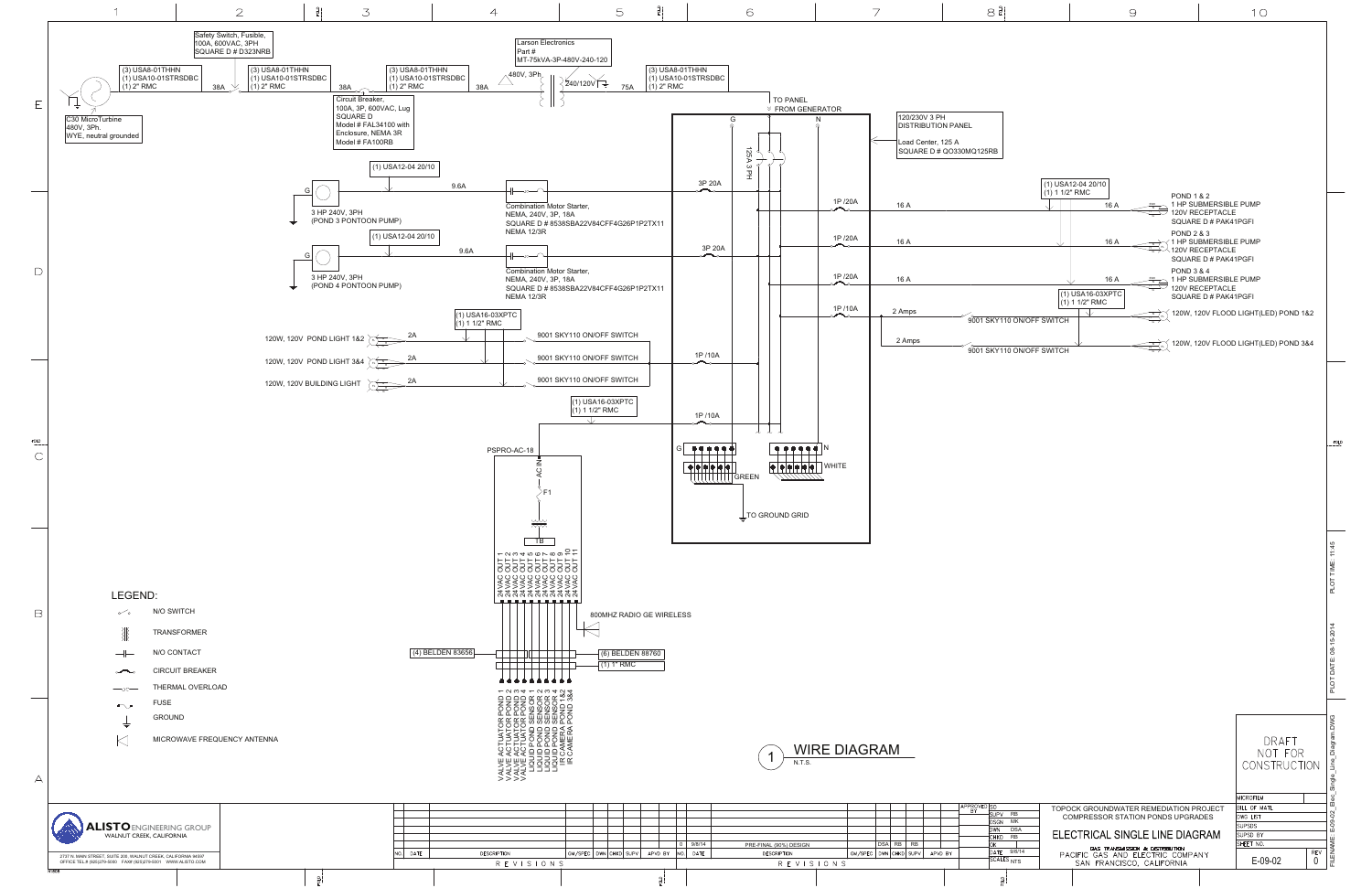

 $\frac{9}{6}$ 

링

PRE-FINAL (90%) DESIGN<br>DESCRIPTION

9-8-14

le.

|                                 | 9                                                                                                | 10                                        |                                           |
|---------------------------------|--------------------------------------------------------------------------------------------------|-------------------------------------------|-------------------------------------------|
|                                 |                                                                                                  |                                           |                                           |
|                                 |                                                                                                  |                                           |                                           |
|                                 |                                                                                                  |                                           |                                           |
|                                 |                                                                                                  |                                           |                                           |
|                                 |                                                                                                  |                                           |                                           |
|                                 |                                                                                                  |                                           |                                           |
|                                 |                                                                                                  |                                           |                                           |
|                                 |                                                                                                  |                                           |                                           |
|                                 |                                                                                                  |                                           |                                           |
|                                 |                                                                                                  |                                           |                                           |
|                                 |                                                                                                  |                                           |                                           |
|                                 |                                                                                                  |                                           |                                           |
|                                 |                                                                                                  |                                           |                                           |
|                                 |                                                                                                  |                                           |                                           |
|                                 | <b>COMBINATION MOTOR</b>                                                                         |                                           |                                           |
|                                 | STARTER - POND 3<br><b>COMBINATION MOTOR</b>                                                     |                                           |                                           |
|                                 | STARTER - POND 4                                                                                 |                                           |                                           |
|                                 |                                                                                                  |                                           | FOLD                                      |
|                                 |                                                                                                  |                                           |                                           |
|                                 |                                                                                                  |                                           |                                           |
|                                 |                                                                                                  |                                           |                                           |
|                                 |                                                                                                  |                                           |                                           |
|                                 |                                                                                                  |                                           |                                           |
|                                 |                                                                                                  |                                           | PLOT TIME: 14:27                          |
|                                 |                                                                                                  |                                           |                                           |
|                                 |                                                                                                  |                                           |                                           |
|                                 |                                                                                                  |                                           |                                           |
|                                 |                                                                                                  |                                           | PLOT DATE: 08-15-2014                     |
|                                 |                                                                                                  |                                           |                                           |
|                                 |                                                                                                  |                                           |                                           |
|                                 |                                                                                                  | DRAFT<br>NOT FOR                          |                                           |
|                                 |                                                                                                  | CONSTRUCTION                              |                                           |
|                                 |                                                                                                  | MICROFILM                                 | FILENAME: E-09-03_Comm._Block_Diagram.DWG |
| RB<br>MJY                       | TOPOCK GROUNDWATER REMEDIATION PROJECT<br>COMPRESSOR STATION PONDS UPGRADES                      | BILL OF MATL<br>DWG LIST<br><b>SUPSDS</b> |                                           |
| <b>MJY</b><br>RB                | COMMUNICATION BLOCK DIAGRAM                                                                      | SUPSD BY<br>SHEET NO.                     |                                           |
| $9 - 8 - 14$<br>S<br><b>NTS</b> | GAS TRANSMISSION & DISTRIBUTION<br>PACIFIC GAS AND ELECTRIC COMPANY<br>SAN FRANCISCO, CALIFORNIA | E-09-03                                   | <b>REV</b><br>0                           |
|                                 |                                                                                                  |                                           |                                           |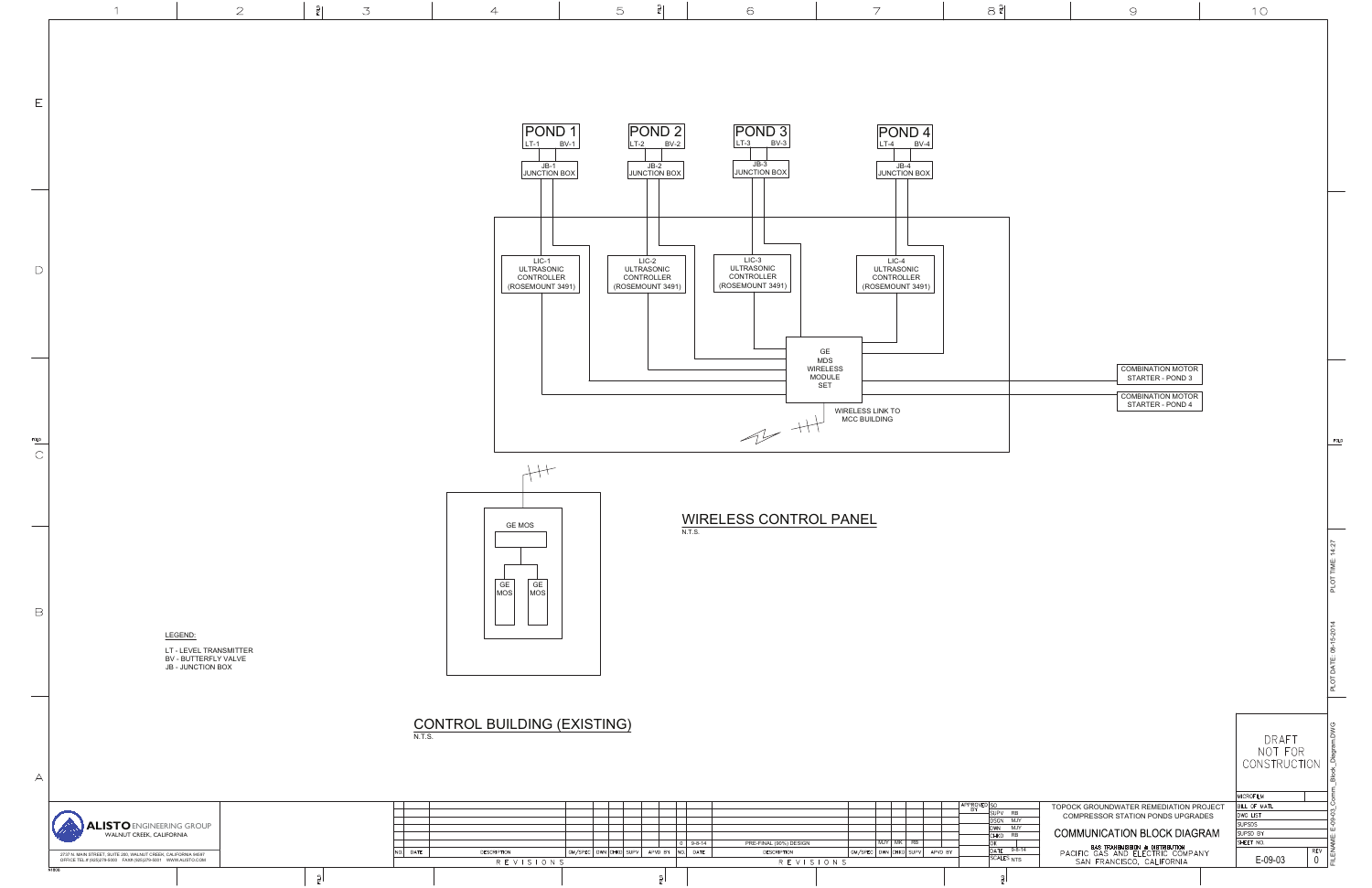|                | TB JB-1 |  |
|----------------|---------|--|
| 1              |         |  |
|                |         |  |
| $\frac{2}{3}$  |         |  |
|                |         |  |
| $\frac{4}{5}$  |         |  |
| $\overline{6}$ |         |  |
| $\overline{7}$ |         |  |
| 8              |         |  |
|                |         |  |
|                |         |  |

|                             | TB JB-2 |
|-----------------------------|---------|
|                             |         |
| 1                           |         |
| 2                           |         |
| $\overline{3}$              |         |
|                             |         |
| $\frac{4}{5}$ $\frac{5}{6}$ |         |
|                             |         |
| $\overline{7}$              |         |
| 8                           |         |

|                             | TB JB-3 |  |  |
|-----------------------------|---------|--|--|
|                             |         |  |  |
| 1                           |         |  |  |
| $\frac{2}{3}$               |         |  |  |
|                             |         |  |  |
|                             |         |  |  |
| $\frac{4}{5}$ $\frac{5}{6}$ |         |  |  |
|                             |         |  |  |
| $\overline{7}$              |         |  |  |
| $\overline{8}$              |         |  |  |

|                             | TB JB-4 |  |
|-----------------------------|---------|--|
|                             |         |  |
| 1                           |         |  |
| $\bar{2}$                   |         |  |
| $\overline{3}$              |         |  |
|                             |         |  |
| $\frac{4}{5}$ $\frac{5}{6}$ |         |  |
|                             |         |  |
| $\overline{7}$              |         |  |
| 8                           |         |  |

| <b>TB, BV-1</b>                                                                                                                                |                     |
|------------------------------------------------------------------------------------------------------------------------------------------------|---------------------|
| <b>ISO</b><br>1<br>$\overline{2}$<br>$\overline{\text{SO}}$<br>3<br><b>ISO</b><br>4<br><b>SUB</b><br>5<br><b>SUB</b><br><b>SUB</b><br>6        |                     |
| <b>TB, BV-2</b>                                                                                                                                |                     |
| 1<br><b>ISO</b>                                                                                                                                |                     |
| $\overline{2}$<br><b>ISO</b>                                                                                                                   |                     |
| 3<br><b>ISO</b>                                                                                                                                |                     |
| 4<br><b>SUB</b>                                                                                                                                |                     |
| $\overline{5}$<br><b>SUB</b><br>6<br><b>SUB</b>                                                                                                |                     |
| <b>TB, BV-3</b><br>1<br><b>ISO</b><br>$\overline{2}$<br><b>ISO</b><br>3<br><b>ISO</b><br><b>SUB</b><br>4<br>5<br><b>SUB</b><br><b>SUB</b><br>6 | FQ                  |
| <b>TB, BV-4</b><br>1<br><b>ISO</b><br>$\overline{2}$<br>ISO<br>3<br><b>ISO</b><br>4<br><b>SUB</b>                                              |                     |
| 5<br><b>SUB</b><br>6<br><b>SUB</b>                                                                                                             | TIME: 14:52<br>PLOT |



|                           | TB-B |  |
|---------------------------|------|--|
|                           |      |  |
| 1                         |      |  |
| $\overline{2}$            |      |  |
| $\overline{\overline{3}}$ |      |  |
| $\overline{4}$            |      |  |
| $\overline{5}$            |      |  |
| 6                         |      |  |
| 7                         |      |  |
| 8                         |      |  |
| 9                         |      |  |
| $\overline{10}$           |      |  |
| $\overline{11}$           |      |  |
| $\overline{1}2$           |      |  |
| $\overline{13}$           |      |  |
| $\overline{14}$           |      |  |
| $\overline{15}$           |      |  |
| $\overline{16}$           |      |  |
| $\overline{17}$           |      |  |
| $\overline{18}$           |      |  |
| $\overline{19}$           |      |  |
| 20                        |      |  |



- 3

 $\frac{9}{5}$ 

 $\frac{9}{2}$ 

| ×<br>× |  |
|--------|--|
|        |  |
|        |  |

 $10$ 

|   | СR |   |
|---|----|---|
|   |    | 5 |
| 2 |    | 6 |
| 3 |    |   |
|   |    | 8 |



|                                        | DRAFT<br>NOT FOR<br>CONSTRUCTION |            |
|----------------------------------------|----------------------------------|------------|
|                                        | <b>MICROFILM</b>                 |            |
| TOPOCK GROUNDWATER REMEDIATION PROJECT | BILL OF MATL                     |            |
| COMPRESSOR STATION PONDS UPGRADES      | DWG LIST                         |            |
|                                        | <b>SUPSDS</b>                    |            |
| COMMUNICATIONS PANEL DETAILS           | SUPSD BY                         |            |
| GAS TRANSMISSION & DISTRIBUTION        | SHFFT NO.                        |            |
| PACIFIC GAS AND ELECTRIC COMPANY       |                                  | <b>REV</b> |
| SAN FRANCISCO, CALIFORNIA              | $E-09-04$                        |            |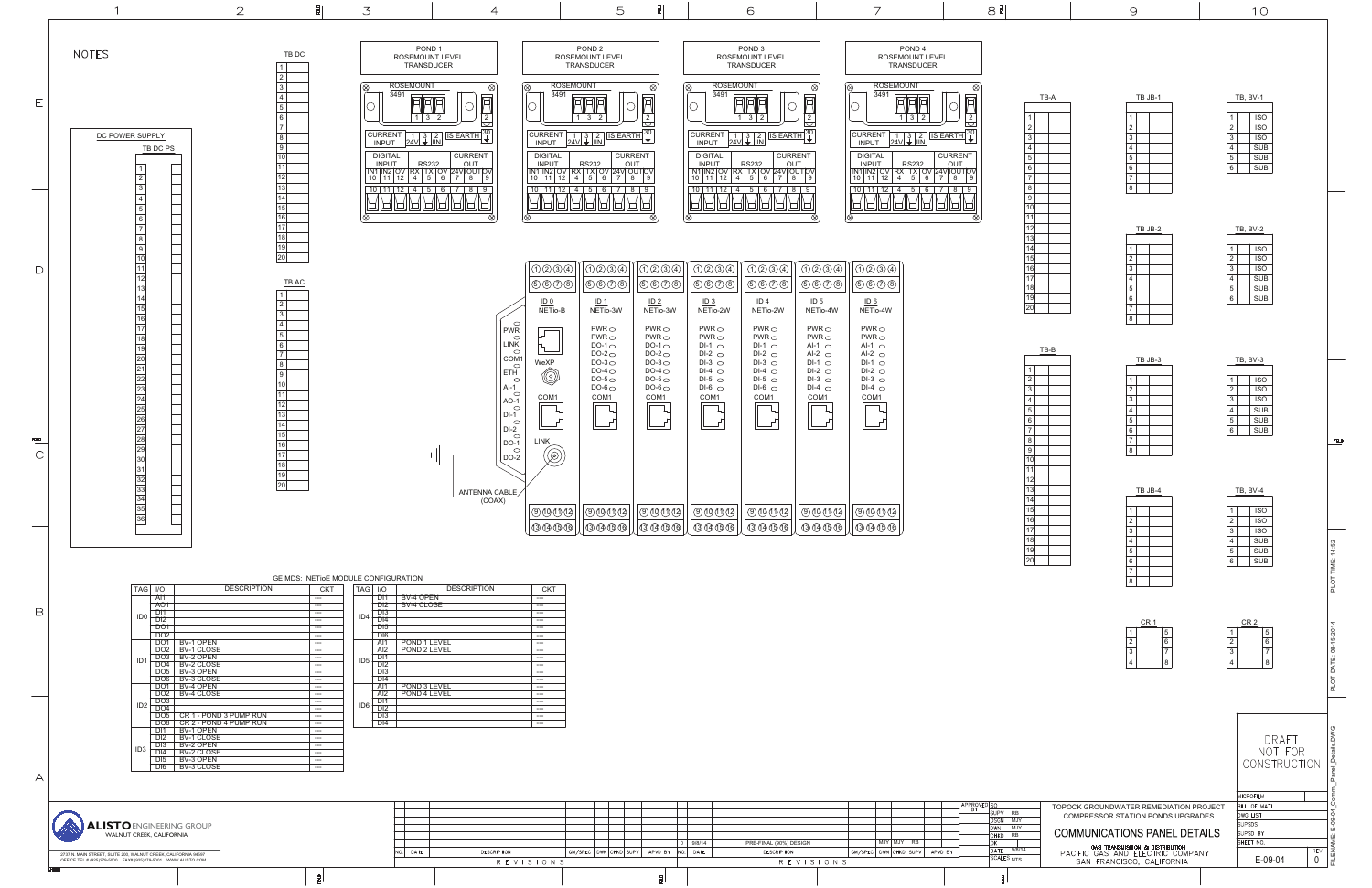20'-0"





CONCRETE CLEAR COVER: 2" - TOP 2" - SIDE3" - BOTTOM





 $1/2" = 1'-0"$ 

| <b>BILL OF MATERIAL</b> |             |                                                                       |                                                                     |  |  |
|-------------------------|-------------|-----------------------------------------------------------------------|---------------------------------------------------------------------|--|--|
| <b>ITEM</b>             | QTY         | <b>DESCRIPTION</b>                                                    | <b>NOTES</b>                                                        |  |  |
|                         | SEE TABLE 1 | CONCRETE - 4000 PSI MIN, COMP. STR.                                   |                                                                     |  |  |
| $\mathbf{1}$            | SEE TABLE 2 | LONGITUDINAL REBAR ASTM A65, GR. 60                                   |                                                                     |  |  |
|                         | SEE TABLE 3 | PIER TIE REBAR ASTM A65, GR. 61                                       |                                                                     |  |  |
|                         | 4           | RIGHT ANGLE ANCHOR BOLT,<br>1" DIA. X 40" L, ASTM F1554 GR. 55        | REFER TO APPLETON ROUND TAPERED<br>STEEL POLES INSTALLATION REQ'TS. |  |  |
| 1                       |             | APPLETON - 20' HINGED STEEL POLE<br>#G-PHSH-20-GAL                    |                                                                     |  |  |
| 1                       |             | CROUSE-HINDS SLIPFITTER - #SFA6                                       |                                                                     |  |  |
|                         |             | CROUSE-HINDS LED LAMP - #FMV-5L-C-Y/NV1,<br>W/VISOR #DSV1             |                                                                     |  |  |
|                         |             | CROUSE-HINDS 3/4", 20A, 1 POLE.<br>GENERAL USE SNAP SWITCH - #EDS2129 |                                                                     |  |  |
| 1                       | 1           | CROUSE-HINDS 3/4" CONDUIT SEAL - #EYS21                               |                                                                     |  |  |
|                         | AS REQ'D.   | TSC EPOXY SEALING COMPOUND                                            |                                                                     |  |  |
|                         |             | CROUSE-HINDS 3/4" CONDUIT<br>SERVICE ENTRANCE ELBOW - #LBY25          |                                                                     |  |  |





 $\forall$ 



| <b>TABLE NO. 1</b> |           |                                                     |          |                                   |  |  |  |
|--------------------|-----------|-----------------------------------------------------|----------|-----------------------------------|--|--|--|
| POLE HEIGHT        |           | CONCRETE QTY. I LONGITUDINAL REBAR I PIER TIE REBAR |          | <b>BOLT CIRCLE</b>                |  |  |  |
| $20'$ - $0"$       | 0.52 C.Y. | $(10)$ #5                                           | $(9)$ #3 | DETERMINED BY<br>FIELD CONTRACTOR |  |  |  |